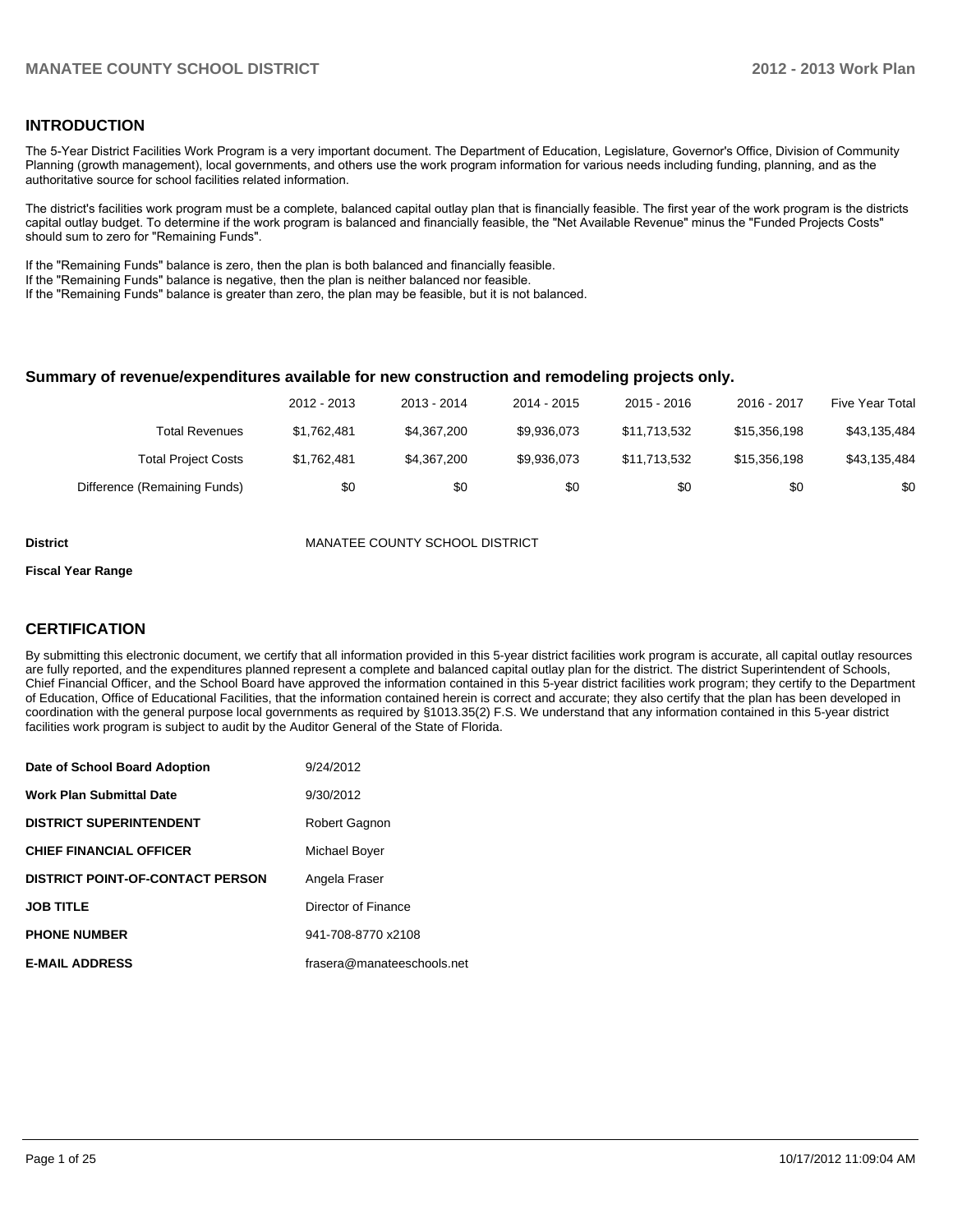# **Expenditures**

## **Expenditure for Maintenance, Repair and Renovation from 1.50-Mills and PECO**

Annually, prior to the adoption of the district school budget, each school board must prepare a tentative district facilities work program that includes a schedule of major repair and renovation projects necessary to maintain the educational and ancillary facilities of the district.

|                | Item                                                                                                                                                                                                                                                                                                                                                                                                                                                                                                                                                                                                                                                                                                                                                                                                                                                                                                                                                                                                                                                                                                                                                                                                                                                                                                                                                                        | 2012 - 2013<br><b>Actual Budget</b> | 2013 - 2014<br>Projected | 2014 - 2015<br>Projected | $2015 - 2016$<br>Projected | 2016 - 2017<br>Projected | Total       |
|----------------|-----------------------------------------------------------------------------------------------------------------------------------------------------------------------------------------------------------------------------------------------------------------------------------------------------------------------------------------------------------------------------------------------------------------------------------------------------------------------------------------------------------------------------------------------------------------------------------------------------------------------------------------------------------------------------------------------------------------------------------------------------------------------------------------------------------------------------------------------------------------------------------------------------------------------------------------------------------------------------------------------------------------------------------------------------------------------------------------------------------------------------------------------------------------------------------------------------------------------------------------------------------------------------------------------------------------------------------------------------------------------------|-------------------------------------|--------------------------|--------------------------|----------------------------|--------------------------|-------------|
| <b>HVAC</b>    |                                                                                                                                                                                                                                                                                                                                                                                                                                                                                                                                                                                                                                                                                                                                                                                                                                                                                                                                                                                                                                                                                                                                                                                                                                                                                                                                                                             | \$500,000                           | \$550,000                | \$550,000                | \$550.000                  | \$550,000                | \$2,700,000 |
| Locations:     | ANNA MARIA ELEMENTARY, ANNIE WILLIAMS ELEMENTARY, BALLARD ELEMENTARY, BAYSHORE ELEMENTARY, BAYSHORE<br>SENIOR HIGH, BLACKBURN ELEMENTARY, BLANCHE H DAUGHTREY ELEMENTARY, BRADEN RIVER ELEMENTARY, BRADEN RIVER<br>HIGH, BRADEN RIVER MIDDLE, BUFFALO CREEK MIDDLE, CARLOS E HAILE MIDDLE, ELECTA ARCOTTE LEE MIDDLE, ELLENTON<br>SCHOOL, FLORINE J ABEL ELEMENTARY, FRANCES WAKELAND ELEMENTARY, FREEDOM ELEMENTARY, G.D. ROGERS GARDEN<br>ELEMENTARY, GENE WITT ELEMENTARY, GILBERT W MCNEAL ELEMENTARY, GULLETT ELEMENTARY, H S MOODY ELEMENTARY,<br>HORIZONS ACADEMY, IDA M STEWART ELEMENTARY, JAMES TILLMAN ELEMENTARY, JESSIE P MILLER ELEMENTARY,<br>LAKEWOOD RANCH SENIOR HIGH, LINCOLN MIDDLE, LOUISE ROGERS JOHNSON MIDDLE, MANATEE ELEMENTARY, MANATEE<br>SENIOR HIGH, MANATEE TECHNICAL INSTITUTE, MARJORIE G KINNAN ELEMENTARY, MARTHA B KING MIDDLE, MATZKE<br>COMPLEX, MYAKKA CITY ELEMENTARY, ONECO ELEMENTARY, ORANGE RIDGE-BULLOCK SCHOOL, PALM VIEW ELEMENTARY,<br>PALMA SOLA ELEMENTARY, PALMETTO ELEMENTARY (NEW), PALMETTO SENIOR HIGH, R DAN NOLAN MIDDLE, ROBERT H PRINE<br>ELEMENTARY, SAMOSET ELEMENTARY, SARA SCOTT HARLLEE MIDDLE, SEA BREEZE ELEMENTARY, SOUTHEAST SENIOR HIGH,<br>TARA ELEMENTARY, VIRGIL MILLS ELEMENTARY, W D SUGG MIDDLE, WILLIAM H BASHAW ELEMENTARY, WILLIAM MONROE<br>ROWLETT ELEMENTARY, WILLIS ELEMENTARY            |                                     |                          |                          |                            |                          |             |
| Flooring       |                                                                                                                                                                                                                                                                                                                                                                                                                                                                                                                                                                                                                                                                                                                                                                                                                                                                                                                                                                                                                                                                                                                                                                                                                                                                                                                                                                             | \$242,722                           | \$75,000                 | \$75,000                 | \$75,000                   | \$75,000                 | \$542,722   |
|                | Locations: ANNA MARIA ELEMENTARY, ANNIE WILLIAMS ELEMENTARY, BALLARD ELEMENTARY, BAYSHORE ELEMENTARY, BAYSHORE<br>SENIOR HIGH, BLACKBURN ELEMENTARY, BLANCHE H DAUGHTREY ELEMENTARY, BRADEN RIVER ELEMENTARY, BRADEN RIVER<br>HIGH, BRADEN RIVER MIDDLE, BUFFALO CREEK MIDDLE, CARLOS E HAILE MIDDLE, ELECTA ARCOTTE LEE MIDDLE, ELLENTON<br>SCHOOL, FLORINE J ABEL ELEMENTARY, FRANCES WAKELAND ELEMENTARY, FREEDOM ELEMENTARY, G.D. ROGERS GARDEN<br>ELEMENTARY, GENE WITT ELEMENTARY, GILBERT W MCNEAL ELEMENTARY, GULLETT ELEMENTARY, H S MOODY ELEMENTARY,<br>HORIZONS ACADEMY, IDA M STEWART ELEMENTARY, JAMES TILLMAN ELEMENTARY, JESSIE P MILLER ELEMENTARY,<br>LAKEWOOD RANCH SENIOR HIGH, LINCOLN MIDDLE, LOUISE ROGERS JOHNSON MIDDLE, MANATEE ELEMENTARY, MANATEE<br>SENIOR HIGH, MANATEE TECHNICAL INSTITUTE, MARJORIE G KINNAN ELEMENTARY, MARTHA B KING MIDDLE, MATZKE<br>COMPLEX, MYAKKA CITY ELEMENTARY, ONECO ELEMENTARY, ORANGE RIDGE-BULLOCK SCHOOL, PALM VIEW ELEMENTARY,<br>PALMA SOLA ELEMENTARY, PALMETTO ELEMENTARY (NEW), PALMETTO SENIOR HIGH, R DAN NOLAN MIDDLE, ROBERT H PRINE<br>ELEMENTARY, SAMOSET ELEMENTARY, SARA SCOTT HARLLEE MIDDLE, SEA BREEZE ELEMENTARY, SOUTHEAST SENIOR HIGH,<br>TARA ELEMENTARY, VIRGIL MILLS ELEMENTARY, W D SUGG MIDDLE, WILLIAM H BASHAW ELEMENTARY, WILLIAM MONROE<br>ROWLETT ELEMENTARY, WILLIS ELEMENTARY |                                     |                          |                          |                            |                          |             |
| Roofing        |                                                                                                                                                                                                                                                                                                                                                                                                                                                                                                                                                                                                                                                                                                                                                                                                                                                                                                                                                                                                                                                                                                                                                                                                                                                                                                                                                                             | \$200,000                           | \$200,000                | \$500,000                | \$500,000                  | \$500,000                | \$1,900,000 |
| Locations:     | ANNA MARIA ELEMENTARY, ANNIE WILLIAMS ELEMENTARY, BALLARD ELEMENTARY, BAYSHORE ELEMENTARY, BAYSHORE<br>SENIOR HIGH, BLACKBURN ELEMENTARY, BLANCHE H DAUGHTREY ELEMENTARY, BRADEN RIVER ELEMENTARY, BRADEN RIVER<br>HIGH, BRADEN RIVER MIDDLE, BUFFALO CREEK MIDDLE, CARLOS E HAILE MIDDLE, ELECTA ARCOTTE LEE MIDDLE, ELLENTON<br>SCHOOL, FLORINE J ABEL ELEMENTARY, FRANCES WAKELAND ELEMENTARY, FREEDOM ELEMENTARY, G.D. ROGERS GARDEN<br>ELEMENTARY, GENE WITT ELEMENTARY, GILBERT W MCNEAL ELEMENTARY, GULLETT ELEMENTARY, H S MOODY ELEMENTARY,<br>HORIZONS ACADEMY, IDA M STEWART ELEMENTARY, JAMES TILLMAN ELEMENTARY, JESSIE P MILLER ELEMENTARY,<br>LAKEWOOD RANCH SENIOR HIGH, LINCOLN MIDDLE, LOUISE ROGERS JOHNSON MIDDLE, MANATEE ELEMENTARY, MANATEE<br>SENIOR HIGH, MANATEE TECHNICAL INSTITUTE, MARJORIE G KINNAN ELEMENTARY, MARTHA B KING MIDDLE, MATZKE<br>COMPLEX, MYAKKA CITY ELEMENTARY, ONECO ELEMENTARY, ORANGE RIDGE-BULLOCK SCHOOL, PALM VIEW ELEMENTARY,<br>PALMA SOLA ELEMENTARY, PALMETTO ELEMENTARY (NEW), PALMETTO SENIOR HIGH, R DAN NOLAN MIDDLE, ROBERT H PRINE<br>ELEMENTARY, SAMOSET ELEMENTARY, SARA SCOTT HARLLEE MIDDLE, SEA BREEZE ELEMENTARY, SOUTHEAST SENIOR HIGH,<br>TARA ELEMENTARY, VIRGIL MILLS ELEMENTARY, W D SUGG MIDDLE, WILLIAM H BASHAW ELEMENTARY, WILLIAM MONROE<br>ROWLETT ELEMENTARY, WILLIS ELEMENTARY            |                                     |                          |                          |                            |                          |             |
| Safety to Life |                                                                                                                                                                                                                                                                                                                                                                                                                                                                                                                                                                                                                                                                                                                                                                                                                                                                                                                                                                                                                                                                                                                                                                                                                                                                                                                                                                             | \$350,000                           | \$250,000                | \$350,000                | \$350,000                  | \$350,000                | \$1,650,000 |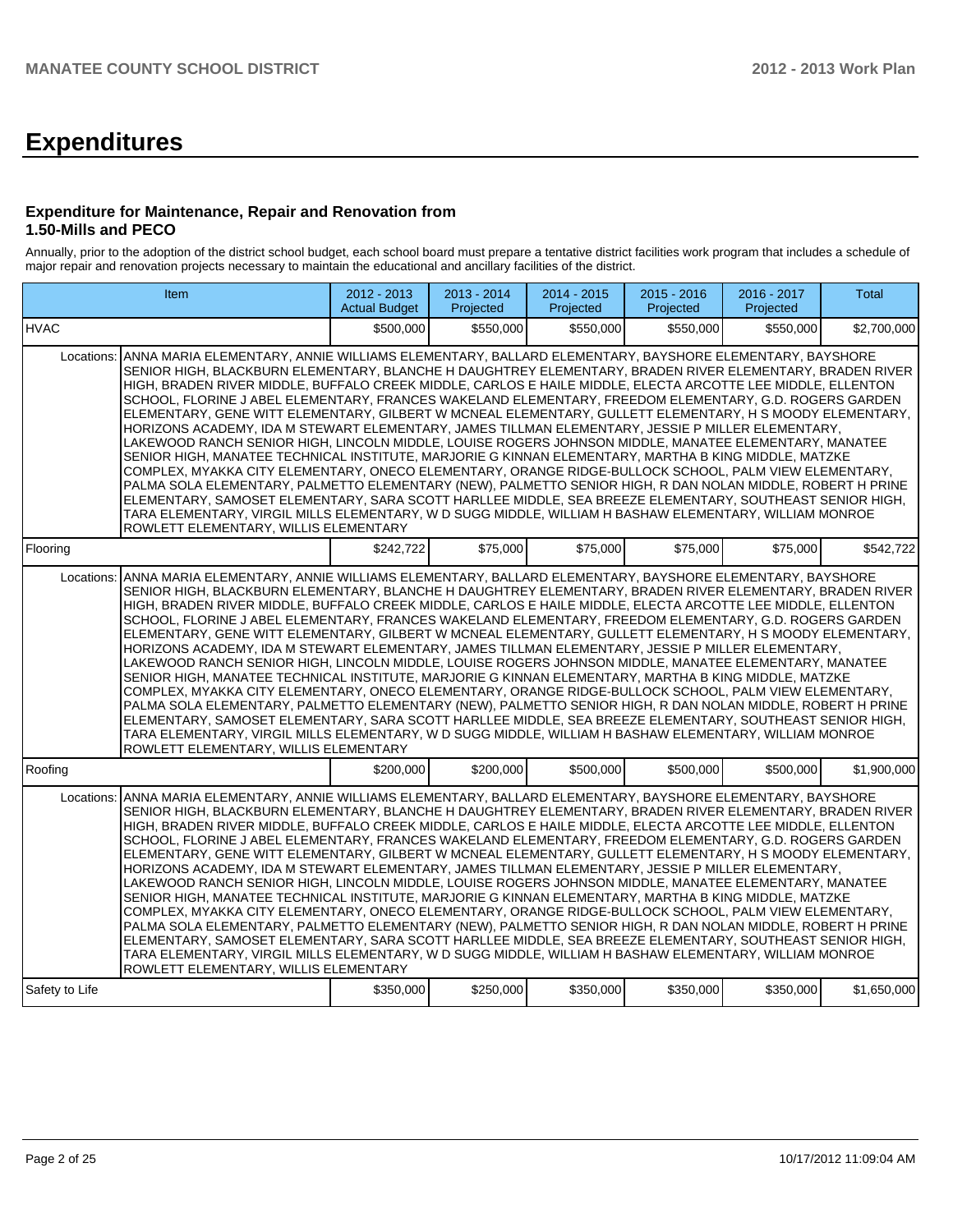| Locations: | ANNA MARIA ELEMENTARY, ANNIE WILLIAMS ELEMENTARY, BALLARD ELEMENTARY, BAYSHORE ELEMENTARY, BAYSHORE<br>SENIOR HIGH, BLACKBURN ELEMENTARY, BLANCHE H DAUGHTREY ELEMENTARY, BRADEN RIVER ELEMENTARY, BRADEN RIVER<br>HIGH, BRADEN RIVER MIDDLE, BUFFALO CREEK MIDDLE, CARLOS E HAILE MIDDLE, ELECTA ARCOTTE LEE MIDDLE, ELLENTON<br>SCHOOL, FLORINE J ABEL ELEMENTARY, FRANCES WAKELAND ELEMENTARY, FREEDOM ELEMENTARY, G.D. ROGERS GARDEN<br>ELEMENTARY, GENE WITT ELEMENTARY, GILBERT W MCNEAL ELEMENTARY, GULLETT ELEMENTARY, H S MOODY ELEMENTARY,<br>HORIZONS ACADEMY, IDA M STEWART ELEMENTARY, JAMES TILLMAN ELEMENTARY, JESSIE P MILLER ELEMENTARY,<br>LAKEWOOD RANCH SENIOR HIGH, LINCOLN MIDDLE, LOUISE ROGERS JOHNSON MIDDLE, MANATEE ELEMENTARY, MANATEE<br>SENIOR HIGH. MANATEE TECHNICAL INSTITUTE. MARJORIE G KINNAN ELEMENTARY. MARTHA B KING MIDDLE. MATZKE<br>COMPLEX, MYAKKA CITY ELEMENTARY, ONECO ELEMENTARY, ORANGE RIDGE-BULLOCK SCHOOL, PALM VIEW ELEMENTARY,<br>PALMA SOLA ELEMENTARY, PALMETTO ELEMENTARY (NEW), PALMETTO SENIOR HIGH, R DAN NOLAN MIDDLE, ROBERT H PRINE<br>ELEMENTARY, SAMOSET ELEMENTARY, SARA SCOTT HARLLEE MIDDLE, SEA BREEZE ELEMENTARY, SOUTHEAST SENIOR HIGH,<br>TARA ELEMENTARY, VIRGIL MILLS ELEMENTARY, W D SUGG MIDDLE, WILLIAM H BASHAW ELEMENTARY, WILLIAM MONROE<br>ROWLETT ELEMENTARY, WILLIS ELEMENTARY |          |          |          |          |          |           |
|------------|------------------------------------------------------------------------------------------------------------------------------------------------------------------------------------------------------------------------------------------------------------------------------------------------------------------------------------------------------------------------------------------------------------------------------------------------------------------------------------------------------------------------------------------------------------------------------------------------------------------------------------------------------------------------------------------------------------------------------------------------------------------------------------------------------------------------------------------------------------------------------------------------------------------------------------------------------------------------------------------------------------------------------------------------------------------------------------------------------------------------------------------------------------------------------------------------------------------------------------------------------------------------------------------------------------------------------------------------------------------|----------|----------|----------|----------|----------|-----------|
| Fencing    |                                                                                                                                                                                                                                                                                                                                                                                                                                                                                                                                                                                                                                                                                                                                                                                                                                                                                                                                                                                                                                                                                                                                                                                                                                                                                                                                                                  | \$75,000 | \$75,000 | \$75,000 | \$75,000 | \$75,000 | \$375.000 |
| Locations: | ANNA MARIA ELEMENTARY, ANNIE WILLIAMS ELEMENTARY, BALLARD ELEMENTARY, BAYSHORE ELEMENTARY, BAYSHORE<br>SENIOR HIGH, BLACKBURN ELEMENTARY, BLANCHE H DAUGHTREY ELEMENTARY, BRADEN RIVER ELEMENTARY, BRADEN RIVER<br>HIGH, BRADEN RIVER MIDDLE, BUFFALO CREEK MIDDLE, CARLOS E HAILE MIDDLE, ELECTA ARCOTTE LEE MIDDLE, ELLENTON<br>SCHOOL, FLORINE J ABEL ELEMENTARY, FRANCES WAKELAND ELEMENTARY, FREEDOM ELEMENTARY, G.D. ROGERS GARDEN<br>ELEMENTARY, GENE WITT ELEMENTARY, GILBERT W MCNEAL ELEMENTARY, GULLETT ELEMENTARY, H S MOODY ELEMENTARY,<br>HORIZONS ACADEMY, IDA M STEWART ELEMENTARY, JAMES TILLMAN ELEMENTARY, JESSIE P MILLER ELEMENTARY,<br>LAKEWOOD RANCH SENIOR HIGH, LINCOLN MIDDLE, LOUISE ROGERS JOHNSON MIDDLE, MANATEE ELEMENTARY, MANATEE<br>SENIOR HIGH, MANATEE TECHNICAL INSTITUTE, MARJORIE G KINNAN ELEMENTARY, MARTHA B KING MIDDLE, MATZKE<br>COMPLEX, MYAKKA CITY ELEMENTARY, ONECO ELEMENTARY, ORANGE RIDGE-BULLOCK SCHOOL, PALM VIEW ELEMENTARY,<br>PALMA SOLA ELEMENTARY, PALMETTO ELEMENTARY (NEW), PALMETTO SENIOR HIGH, R DAN NOLAN MIDDLE, ROBERT H PRINE<br>ELEMENTARY, SAMOSET ELEMENTARY, SARA SCOTT HARLLEE MIDDLE, SEA BREEZE ELEMENTARY, SOUTHEAST SENIOR HIGH,<br>TARA ELEMENTARY, VIRGIL MILLS ELEMENTARY, W D SUGG MIDDLE, WILLIAM H BASHAW ELEMENTARY, WILLIAM MONROE<br>ROWLETT ELEMENTARY, WILLIS ELEMENTARY |          |          |          |          |          |           |
| Parking    |                                                                                                                                                                                                                                                                                                                                                                                                                                                                                                                                                                                                                                                                                                                                                                                                                                                                                                                                                                                                                                                                                                                                                                                                                                                                                                                                                                  | \$90,000 | \$75,000 | \$75,000 | \$75,000 | \$75,000 | \$390.000 |
| Locations: | ANNA MARIA ELEMENTARY, ANNIE WILLIAMS ELEMENTARY, BALLARD ELEMENTARY, BAYSHORE ELEMENTARY, BAYSHORE<br>SENIOR HIGH, BLACKBURN ELEMENTARY, BLANCHE H DAUGHTREY ELEMENTARY, BRADEN RIVER ELEMENTARY, BRADEN RIVER<br>HIGH, BRADEN RIVER MIDDLE, BUFFALO CREEK MIDDLE, CARLOS E HAILE MIDDLE, ELECTA ARCOTTE LEE MIDDLE, ELLENTON<br>SCHOOL, FLORINE J ABEL ELEMENTARY, FRANCES WAKELAND ELEMENTARY, FREEDOM ELEMENTARY, G.D. ROGERS GARDEN<br>ELEMENTARY, GENE WITT ELEMENTARY, GILBERT W MCNEAL ELEMENTARY, GULLETT ELEMENTARY, H S MOODY ELEMENTARY,<br>HORIZONS ACADEMY, IDA M STEWART ELEMENTARY, JAMES TILLMAN ELEMENTARY, JESSIE P MILLER ELEMENTARY,<br>LAKEWOOD RANCH SENIOR HIGH, LINCOLN MIDDLE, LOUISE ROGERS JOHNSON MIDDLE, MANATEE ELEMENTARY, MANATEE<br>SENIOR HIGH, MANATEE TECHNICAL INSTITUTE, MARJORIE G KINNAN ELEMENTARY, MARTHA B KING MIDDLE, MATZKE<br>COMPLEX, MYAKKA CITY ELEMENTARY, ONECO ELEMENTARY, ORANGE RIDGE-BULLOCK SCHOOL, PALM VIEW ELEMENTARY,<br>PALMA SOLA ELEMENTARY, PALMETTO ELEMENTARY (NEW), PALMETTO SENIOR HIGH, R DAN NOLAN MIDDLE, ROBERT H PRINE<br>ELEMENTARY, SAMOSET ELEMENTARY, SARA SCOTT HARLLEE MIDDLE, SEA BREEZE ELEMENTARY, SOUTHEAST SENIOR HIGH,<br>TARA ELEMENTARY, VIRGIL MILLS ELEMENTARY, W D SUGG MIDDLE, WILLIAM H BASHAW ELEMENTARY, WILLIAM MONROE<br>ROWLETT ELEMENTARY, WILLIS ELEMENTARY |          |          |          |          |          |           |
| Electrical |                                                                                                                                                                                                                                                                                                                                                                                                                                                                                                                                                                                                                                                                                                                                                                                                                                                                                                                                                                                                                                                                                                                                                                                                                                                                                                                                                                  | \$75,000 | \$75,000 | \$75,000 | \$75,000 | \$75,000 | \$375,000 |
| Locations: | ANNA MARIA ELEMENTARY, ANNIE WILLIAMS ELEMENTARY, BALLARD ELEMENTARY, BAYSHORE ELEMENTARY, BAYSHORE<br>SENIOR HIGH, BLACKBURN ELEMENTARY, BLANCHE H DAUGHTREY ELEMENTARY, BRADEN RIVER ELEMENTARY, BRADEN RIVER<br>HIGH, BRADEN RIVER MIDDLE, BUFFALO CREEK MIDDLE, CARLOS E HAILE MIDDLE, ELECTA ARCOTTE LEE MIDDLE, ELLENTON<br>SCHOOL, FLORINE J ABEL ELEMENTARY, FRANCES WAKELAND ELEMENTARY, FREEDOM ELEMENTARY, G.D. ROGERS GARDEN<br>ELEMENTARY, GENE WITT ELEMENTARY, GILBERT W MCNEAL ELEMENTARY, GULLETT ELEMENTARY, H S MOODY ELEMENTARY,<br>HORIZONS ACADEMY, IDA M STEWART ELEMENTARY, JAMES TILLMAN ELEMENTARY, JESSIE P MILLER ELEMENTARY,<br>LAKEWOOD RANCH SENIOR HIGH, LINCOLN MIDDLE, LOUISE ROGERS JOHNSON MIDDLE, MANATEE ELEMENTARY, MANATEE<br>SENIOR HIGH, MANATEE TECHNICAL INSTITUTE, MARJORIE G KINNAN ELEMENTARY, MARTHA B KING MIDDLE, MATZKE<br>COMPLEX, MYAKKA CITY ELEMENTARY, ONECO ELEMENTARY, ORANGE RIDGE-BULLOCK SCHOOL, PALM VIEW ELEMENTARY,<br>PALMA SOLA ELEMENTARY, PALMETTO ELEMENTARY (NEW), PALMETTO SENIOR HIGH, R DAN NOLAN MIDDLE, ROBERT H PRINE<br>ELEMENTARY, SAMOSET ELEMENTARY, SARA SCOTT HARLLEE MIDDLE, SEA BREEZE ELEMENTARY, SOUTHEAST SENIOR HIGH,<br>TARA ELEMENTARY, VIRGIL MILLS ELEMENTARY, W D SUGG MIDDLE, WILLIAM H BASHAW ELEMENTARY, WILLIAM MONROE<br>ROWLETT ELEMENTARY, WILLIS ELEMENTARY |          |          |          |          |          |           |
| Fire Alarm |                                                                                                                                                                                                                                                                                                                                                                                                                                                                                                                                                                                                                                                                                                                                                                                                                                                                                                                                                                                                                                                                                                                                                                                                                                                                                                                                                                  | \$90,916 | \$40,000 | \$40,000 | \$40,000 | \$40,000 | \$250,916 |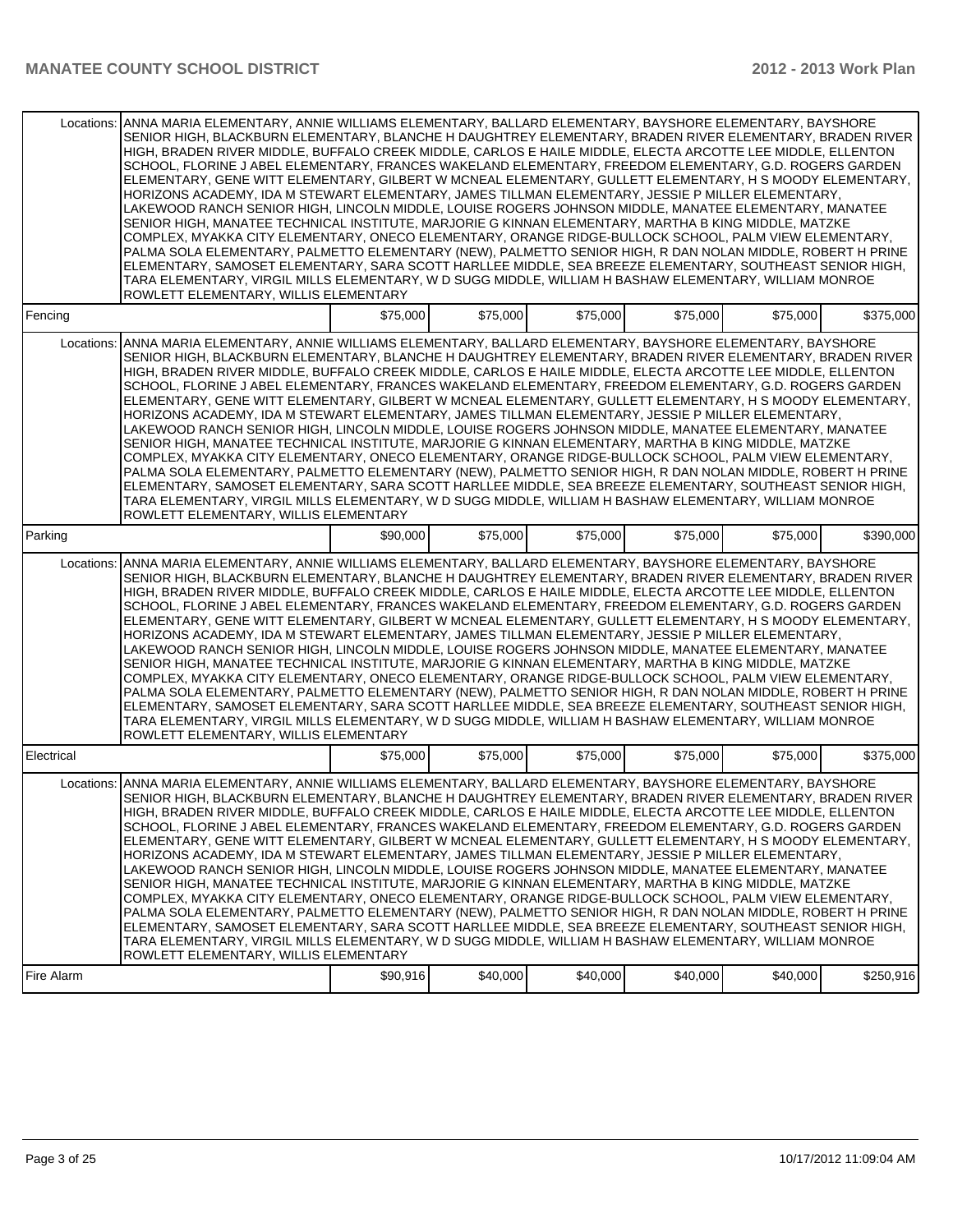| ANNA MARIA ELEMENTARY, ANNIE WILLIAMS ELEMENTARY, BALLARD ELEMENTARY, BAYSHORE ELEMENTARY, BAYSHORE<br>Locations:<br>SENIOR HIGH, BLACKBURN ELEMENTARY, BLANCHE H DAUGHTREY ELEMENTARY, BRADEN RIVER ELEMENTARY, BRADEN RIVER<br>HIGH, BRADEN RIVER MIDDLE, BUFFALO CREEK MIDDLE, CARLOS E HAILE MIDDLE, ELECTA ARCOTTE LEE MIDDLE, ELLENTON<br>SCHOOL, FLORINE J ABEL ELEMENTARY, FRANCES WAKELAND ELEMENTARY, FREEDOM ELEMENTARY, G.D. ROGERS GARDEN<br>ELEMENTARY, GENE WITT ELEMENTARY, GILBERT W MCNEAL ELEMENTARY, GULLETT ELEMENTARY, H S MOODY ELEMENTARY,<br>HORIZONS ACADEMY, IDA M STEWART ELEMENTARY, JAMES TILLMAN ELEMENTARY, JESSIE P MILLER ELEMENTARY,<br>LAKEWOOD RANCH SENIOR HIGH, LINCOLN MIDDLE, LOUISE ROGERS JOHNSON MIDDLE, MANATEE ELEMENTARY, MANATEE<br>SENIOR HIGH, MANATEE TECHNICAL INSTITUTE, MARJORIE G KINNAN ELEMENTARY, MARTHA B KING MIDDLE, MATZKE<br>COMPLEX, MYAKKA CITY ELEMENTARY, ONECO ELEMENTARY, ORANGE RIDGE-BULLOCK SCHOOL, PALM VIEW ELEMENTARY,<br>PALMA SOLA ELEMENTARY, PALMETTO ELEMENTARY (NEW), PALMETTO SENIOR HIGH, R DAN NOLAN MIDDLE, ROBERT H PRINE<br>ELEMENTARY, SAMOSET ELEMENTARY, SARA SCOTT HARLLEE MIDDLE, SEA BREEZE ELEMENTARY, SOUTHEAST SENIOR HIGH,<br>TARA ELEMENTARY, VIRGIL MILLS ELEMENTARY, W D SUGG MIDDLE, WILLIAM H BASHAW ELEMENTARY, WILLIAM MONROE<br>ROWLETT ELEMENTARY, WILLIS ELEMENTARY |                                                                                                                                                                                                                                                                                                                                                                                                                                                                                                                                                                                                                                                                                                                                                                                                                                                                                                                                                                                                                                                                                                                                                                                                                                                                                                                                                                             |             |             |             |             |             |              |  |  |  |
|--------------------------------------------------------------------------------------------------------------------------------------------------------------------------------------------------------------------------------------------------------------------------------------------------------------------------------------------------------------------------------------------------------------------------------------------------------------------------------------------------------------------------------------------------------------------------------------------------------------------------------------------------------------------------------------------------------------------------------------------------------------------------------------------------------------------------------------------------------------------------------------------------------------------------------------------------------------------------------------------------------------------------------------------------------------------------------------------------------------------------------------------------------------------------------------------------------------------------------------------------------------------------------------------------------------------------------------------------------------------------------|-----------------------------------------------------------------------------------------------------------------------------------------------------------------------------------------------------------------------------------------------------------------------------------------------------------------------------------------------------------------------------------------------------------------------------------------------------------------------------------------------------------------------------------------------------------------------------------------------------------------------------------------------------------------------------------------------------------------------------------------------------------------------------------------------------------------------------------------------------------------------------------------------------------------------------------------------------------------------------------------------------------------------------------------------------------------------------------------------------------------------------------------------------------------------------------------------------------------------------------------------------------------------------------------------------------------------------------------------------------------------------|-------------|-------------|-------------|-------------|-------------|--------------|--|--|--|
| Telephone/Intercom System                                                                                                                                                                                                                                                                                                                                                                                                                                                                                                                                                                                                                                                                                                                                                                                                                                                                                                                                                                                                                                                                                                                                                                                                                                                                                                                                                      |                                                                                                                                                                                                                                                                                                                                                                                                                                                                                                                                                                                                                                                                                                                                                                                                                                                                                                                                                                                                                                                                                                                                                                                                                                                                                                                                                                             | \$0         | \$0         | \$0         | \$0         | \$0         | \$0          |  |  |  |
|                                                                                                                                                                                                                                                                                                                                                                                                                                                                                                                                                                                                                                                                                                                                                                                                                                                                                                                                                                                                                                                                                                                                                                                                                                                                                                                                                                                | Locations: No Locations for this expenditure.                                                                                                                                                                                                                                                                                                                                                                                                                                                                                                                                                                                                                                                                                                                                                                                                                                                                                                                                                                                                                                                                                                                                                                                                                                                                                                                               |             |             |             |             |             |              |  |  |  |
| <b>Closed Circuit Television</b>                                                                                                                                                                                                                                                                                                                                                                                                                                                                                                                                                                                                                                                                                                                                                                                                                                                                                                                                                                                                                                                                                                                                                                                                                                                                                                                                               |                                                                                                                                                                                                                                                                                                                                                                                                                                                                                                                                                                                                                                                                                                                                                                                                                                                                                                                                                                                                                                                                                                                                                                                                                                                                                                                                                                             | \$75,000    | \$75,000    | \$75,000    | \$75,000    | \$75,000    | \$375,000    |  |  |  |
|                                                                                                                                                                                                                                                                                                                                                                                                                                                                                                                                                                                                                                                                                                                                                                                                                                                                                                                                                                                                                                                                                                                                                                                                                                                                                                                                                                                | Locations: ANNA MARIA ELEMENTARY, ANNIE WILLIAMS ELEMENTARY, BALLARD ELEMENTARY, BAYSHORE ELEMENTARY, BAYSHORE<br>SENIOR HIGH, BLACKBURN ELEMENTARY, BLANCHE H DAUGHTREY ELEMENTARY, BRADEN RIVER ELEMENTARY, BRADEN RIVER<br>HIGH, BRADEN RIVER MIDDLE, BUFFALO CREEK MIDDLE, CARLOS E HAILE MIDDLE, ELECTA ARCOTTE LEE MIDDLE, ELLENTON<br>SCHOOL, FLORINE J ABEL ELEMENTARY, FRANCES WAKELAND ELEMENTARY, FREEDOM ELEMENTARY, G.D. ROGERS GARDEN<br>ELEMENTARY, GENE WITT ELEMENTARY, GILBERT W MCNEAL ELEMENTARY, GULLETT ELEMENTARY, H S MOODY ELEMENTARY.<br>HORIZONS ACADEMY, IDA M STEWART ELEMENTARY, JAMES TILLMAN ELEMENTARY, JESSIE P MILLER ELEMENTARY,<br>LAKEWOOD RANCH SENIOR HIGH, LINCOLN MIDDLE, LOUISE ROGERS JOHNSON MIDDLE, MANATEE ELEMENTARY, MANATEE<br>SENIOR HIGH, MANATEE TECHNICAL INSTITUTE, MARJORIE G KINNAN ELEMENTARY, MARTHA B KING MIDDLE, MATZKE<br>COMPLEX, MYAKKA CITY ELEMENTARY, ONECO ELEMENTARY, ORANGE RIDGE-BULLOCK SCHOOL, PALM VIEW ELEMENTARY,<br>PALMA SOLA ELEMENTARY, PALMETTO ELEMENTARY (NEW), PALMETTO SENIOR HIGH, R DAN NOLAN MIDDLE, ROBERT H PRINE<br>ELEMENTARY, SAMOSET ELEMENTARY, SARA SCOTT HARLLEE MIDDLE, SEA BREEZE ELEMENTARY, SOUTHEAST SENIOR HIGH,<br>TARA ELEMENTARY, VIRGIL MILLS ELEMENTARY, W D SUGG MIDDLE, WILLIAM H BASHAW ELEMENTARY, WILLIAM MONROE<br>ROWLETT ELEMENTARY, WILLIS ELEMENTARY |             |             |             |             |             |              |  |  |  |
| Paint                                                                                                                                                                                                                                                                                                                                                                                                                                                                                                                                                                                                                                                                                                                                                                                                                                                                                                                                                                                                                                                                                                                                                                                                                                                                                                                                                                          |                                                                                                                                                                                                                                                                                                                                                                                                                                                                                                                                                                                                                                                                                                                                                                                                                                                                                                                                                                                                                                                                                                                                                                                                                                                                                                                                                                             | \$100,000   | \$100,000   | \$100,000   | \$100,000   | \$100,000   | \$500,000    |  |  |  |
|                                                                                                                                                                                                                                                                                                                                                                                                                                                                                                                                                                                                                                                                                                                                                                                                                                                                                                                                                                                                                                                                                                                                                                                                                                                                                                                                                                                | Locations: ANNA MARIA ELEMENTARY, ANNIE WILLIAMS ELEMENTARY, BALLARD ELEMENTARY, BAYSHORE ELEMENTARY, BAYSHORE<br>SENIOR HIGH, BLACKBURN ELEMENTARY, BLANCHE H DAUGHTREY ELEMENTARY, BRADEN RIVER ELEMENTARY, BRADEN RIVER<br>HIGH, BRADEN RIVER MIDDLE, BUFFALO CREEK MIDDLE, CARLOS E HAILE MIDDLE, ELECTA ARCOTTE LEE MIDDLE, ELLENTON<br>SCHOOL, FLORINE J ABEL ELEMENTARY, FRANCES WAKELAND ELEMENTARY, FREEDOM ELEMENTARY, G.D. ROGERS GARDEN<br>ELEMENTARY, GENE WITT ELEMENTARY, GILBERT W MCNEAL ELEMENTARY, GULLETT ELEMENTARY, H S MOODY ELEMENTARY,<br>HORIZONS ACADEMY, IDA M STEWART ELEMENTARY, JAMES TILLMAN ELEMENTARY, JESSIE P MILLER ELEMENTARY,<br>LAKEWOOD RANCH SENIOR HIGH, LINCOLN MIDDLE, LOUISE ROGERS JOHNSON MIDDLE, MANATEE ELEMENTARY, MANATEE<br>SENIOR HIGH, MANATEE TECHNICAL INSTITUTE, MARJORIE G KINNAN ELEMENTARY, MARTHA B KING MIDDLE, MATZKE<br>COMPLEX, MYAKKA CITY ELEMENTARY, ONECO ELEMENTARY, ORANGE RIDGE-BULLOCK SCHOOL, PALM VIEW ELEMENTARY,<br>PALMA SOLA ELEMENTARY, PALMETTO ELEMENTARY (NEW), PALMETTO SENIOR HIGH, R DAN NOLAN MIDDLE, ROBERT H PRINE<br>ELEMENTARY, SAMOSET ELEMENTARY, SARA SCOTT HARLLEE MIDDLE, SEA BREEZE ELEMENTARY, SOUTHEAST SENIOR HIGH,<br>TARA ELEMENTARY, VIRGIL MILLS ELEMENTARY, W D SUGG MIDDLE, WILLIAM H BASHAW ELEMENTARY, WILLIAM MONROE<br>ROWLETT ELEMENTARY, WILLIS ELEMENTARY |             |             |             |             |             |              |  |  |  |
| Maintenance/Repair                                                                                                                                                                                                                                                                                                                                                                                                                                                                                                                                                                                                                                                                                                                                                                                                                                                                                                                                                                                                                                                                                                                                                                                                                                                                                                                                                             |                                                                                                                                                                                                                                                                                                                                                                                                                                                                                                                                                                                                                                                                                                                                                                                                                                                                                                                                                                                                                                                                                                                                                                                                                                                                                                                                                                             | \$2,485,000 | \$2,585,000 | \$2,185,000 | \$2,185,000 | \$2,185,000 | \$11,625,000 |  |  |  |
| Locations:                                                                                                                                                                                                                                                                                                                                                                                                                                                                                                                                                                                                                                                                                                                                                                                                                                                                                                                                                                                                                                                                                                                                                                                                                                                                                                                                                                     | ANNA MARIA ELEMENTARY, ANNIE WILLIAMS ELEMENTARY, BALLARD ELEMENTARY, BAYSHORE ELEMENTARY, BAYSHORE<br>SENIOR HIGH, BLACKBURN ELEMENTARY, BLANCHE H DAUGHTREY ELEMENTARY, BRADEN RIVER ELEMENTARY, BRADEN RIVER<br>HIGH, BRADEN RIVER MIDDLE, BUFFALO CREEK MIDDLE, CARLOS E HAILE MIDDLE, ELECTA ARCOTTE LEE MIDDLE, ELLENTON<br>SCHOOL, FLORINE J ABEL ELEMENTARY, FRANCES WAKELAND ELEMENTARY, FREEDOM ELEMENTARY, G.D. ROGERS GARDEN<br>ELEMENTARY, GENE WITT ELEMENTARY, GILBERT W MCNEAL ELEMENTARY, GULLETT ELEMENTARY, H S MOODY ELEMENTARY,<br>HORIZONS ACADEMY, IDA M STEWART ELEMENTARY, JAMES TILLMAN ELEMENTARY, JESSIE P MILLER ELEMENTARY,<br>LAKEWOOD RANCH SENIOR HIGH, LINCOLN MIDDLE, LOUISE ROGERS JOHNSON MIDDLE, MANATEE ELEMENTARY, MANATEE<br>SENIOR HIGH, MANATEE TECHNICAL INSTITUTE, MARJORIE G KINNAN ELEMENTARY, MARTHA B KING MIDDLE, MATZKE<br>COMPLEX, MYAKKA CITY ELEMENTARY, ONECO ELEMENTARY, ORANGE RIDGE-BULLOCK SCHOOL, PALM VIEW ELEMENTARY,<br>PALMA SOLA ELEMENTARY, PALMETTO ELEMENTARY (NEW), PALMETTO SENIOR HIGH, R DAN NOLAN MIDDLE, ROBERT H PRINE<br>ELEMENTARY, SAMOSET ELEMENTARY, SARA SCOTT HARLLEE MIDDLE, SEA BREEZE ELEMENTARY, SOUTHEAST SENIOR HIGH,<br>TARA ELEMENTARY, VIRGIL MILLS ELEMENTARY, W D SUGG MIDDLE, WILLIAM H BASHAW ELEMENTARY, WILLIAM MONROE<br>ROWLETT ELEMENTARY, WILLIS ELEMENTARY            |             |             |             |             |             |              |  |  |  |
|                                                                                                                                                                                                                                                                                                                                                                                                                                                                                                                                                                                                                                                                                                                                                                                                                                                                                                                                                                                                                                                                                                                                                                                                                                                                                                                                                                                | Sub Total:                                                                                                                                                                                                                                                                                                                                                                                                                                                                                                                                                                                                                                                                                                                                                                                                                                                                                                                                                                                                                                                                                                                                                                                                                                                                                                                                                                  | \$4,283,638 | \$4,100,000 | \$4,100,000 | \$4,100,000 | \$4,100,000 | \$20,683,638 |  |  |  |

PECO Maintenance Expenditures \$0  $\begin{vmatrix} 0 & 0 & 0 \\ 0 & 0 & 0 \\ 0 & 0 & 0 \end{vmatrix}$   $\begin{vmatrix} 0 & 0 & 0 \\ 0 & 0 & 0 \\ 0 & 0 & 0 \end{vmatrix}$   $\begin{vmatrix} 0 & 0 & 0 \\ 0 & 0 & 0 \\ 0 & 0 & 0 \end{vmatrix}$   $\begin{vmatrix} 0 & 0 & 0 \\ 0 & 0 & 0 \\ 0 & 0 & 0 \end{vmatrix}$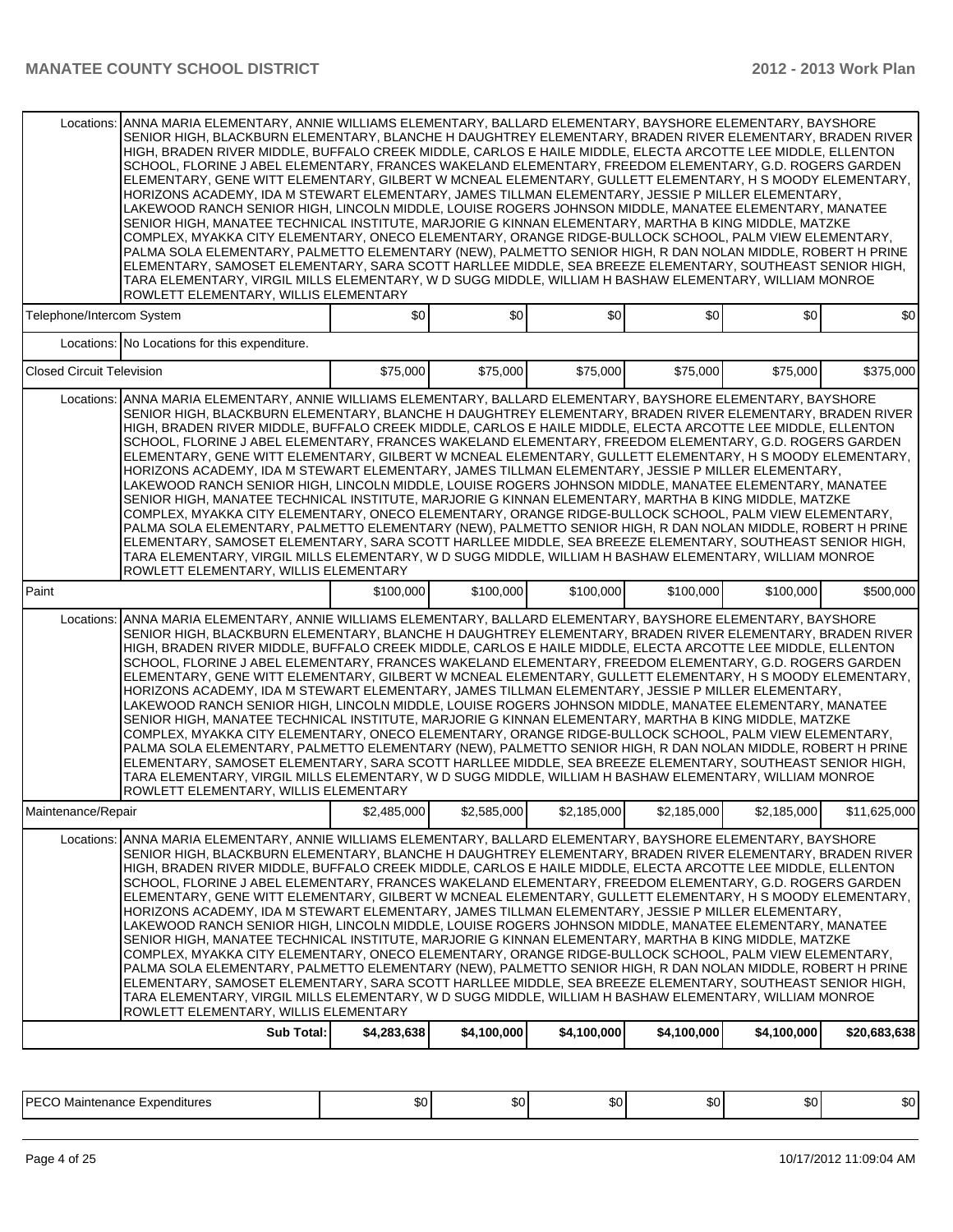| 1.50 Mill Sub<br>Total: ı | \$4.283.638 | \$4.100.000 | \$4.100.000 | .100.000<br>\$4 | \$4.100.000 | \$20,683,638 |
|---------------------------|-------------|-------------|-------------|-----------------|-------------|--------------|
|                           |             |             |             |                 |             |              |

No items have been specified.

| Total: | \$4,283,638 | ا000.000.<br>- 54. . | .100.000<br>54 | .100.000<br>-54. | \$4.100.000 | \$20,683,638 |
|--------|-------------|----------------------|----------------|------------------|-------------|--------------|
|--------|-------------|----------------------|----------------|------------------|-------------|--------------|

#### **Local 1.50 Mill Expenditure For Maintenance, Repair and Renovation**

Anticipated expenditures expected from local funding sources over the years covered by the current work plan.

| Item                                                         | 2012 - 2013<br><b>Actual Budget</b> | 2013 - 2014<br>Projected | $2014 - 2015$<br>Projected | 2015 - 2016<br>Projected | 2016 - 2017<br>Projected | <b>Total</b>  |
|--------------------------------------------------------------|-------------------------------------|--------------------------|----------------------------|--------------------------|--------------------------|---------------|
| Remaining Maint and Repair from 1.5 Mills                    | \$4,283,638                         | \$4,100,000              | \$4,100,000                | \$4,100,000              | \$4,100,000              | \$20,683,638  |
| Maintenance/Repair Salaries                                  | \$8,200,000                         | \$8,200,000              | \$7,000,000                | \$7,000,000              | \$7,000,000              | \$37,400,000  |
| <b>School Bus Purchases</b>                                  | \$105,503                           | \$0                      | \$0                        | \$0                      | \$0                      | \$105,503     |
| <b>Other Vehicle Purchases</b>                               | \$0                                 | \$0                      | \$0                        | \$0                      | \$0                      | \$0           |
| Capital Outlay Equipment                                     | \$2,390,000                         | \$3,640,000              | \$3,640,000                | \$3,640,000              | \$3,640,000              | \$16,950,000  |
| <b>Rent/Lease Payments</b>                                   | \$0                                 | \$0                      | \$0                        | \$0                      | \$0                      | \$0           |
| <b>COP Debt Service</b>                                      | \$18,977,000                        | \$18,977,000             | \$18,977,000               | \$18,977,000             | \$18,977,000             | \$94,885,000  |
| Rent/Lease Relocatables                                      | \$0                                 | \$0                      | \$0                        | \$0                      | \$0                      | \$0           |
| <b>Environmental Problems</b>                                | \$0                                 | \$0                      | \$0                        | \$0                      | \$0                      | \$0           |
| s.1011.14 Debt Service                                       | \$8,613,000                         | \$0                      | \$0                        | \$0                      | \$0                      | \$8,613,000   |
| <b>Special Facilities Construction Account</b>               | \$0                                 | \$0                      | \$0                        | \$0                      | \$0                      | \$0           |
| Premiums for Property Casualty Insurance - 1011.71<br>(4a,b) | \$3,000,000                         | \$3,000,000              | \$3,000,000                | \$3,000,000              | \$3,000,000              | \$15,000,000  |
| Qualified School Construction Bonds (QSCB)                   | \$1,139,000                         | \$1,139,000              | \$1,139,000                | \$1,139,000              | \$1,139,000              | \$5,695,000   |
| Qualified Zone Academy Bonds (QZAB)                          | \$151,000                           | \$151,000                | \$151,000                  | \$151,000                | \$151,000                | \$755,000     |
| <b>Facility Project Management</b>                           | \$1,300,000                         | \$1,300,000              | \$1,300,000                | \$1,300,000              | \$1,300,000              | \$6,500,000   |
| Portable Set-up/Lease                                        | \$550,000                           | \$500,000                | \$500,000                  | \$500,000                | \$500,000                | \$2,550,000   |
| Technology                                                   | \$3,594,250                         | \$3,594,250              | \$3,594,250                | \$3,594,250              | \$3,594,250              | \$17,971,250  |
| <b>Local Expenditure Totals:</b>                             | \$52,303,391                        | \$44,601,250             | \$43,401,250               | \$43,401,250             | \$43,401,250             | \$227,108,391 |

## **Revenue**

## **1.50 Mill Revenue Source**

Schedule of Estimated Capital Outlay Revenue from each currently approved source which is estimated to be available for expenditures on the projects included in the tentative district facilities work program. All amounts are NET after considering carryover balances, interest earned, new COP's, 1011.14 and 1011.15 loans, etc. Districts cannot use 1.5-Mill funds for salaries except for those explicitly associated with maintenance/repair projects. (1011.71 (5), F.S.)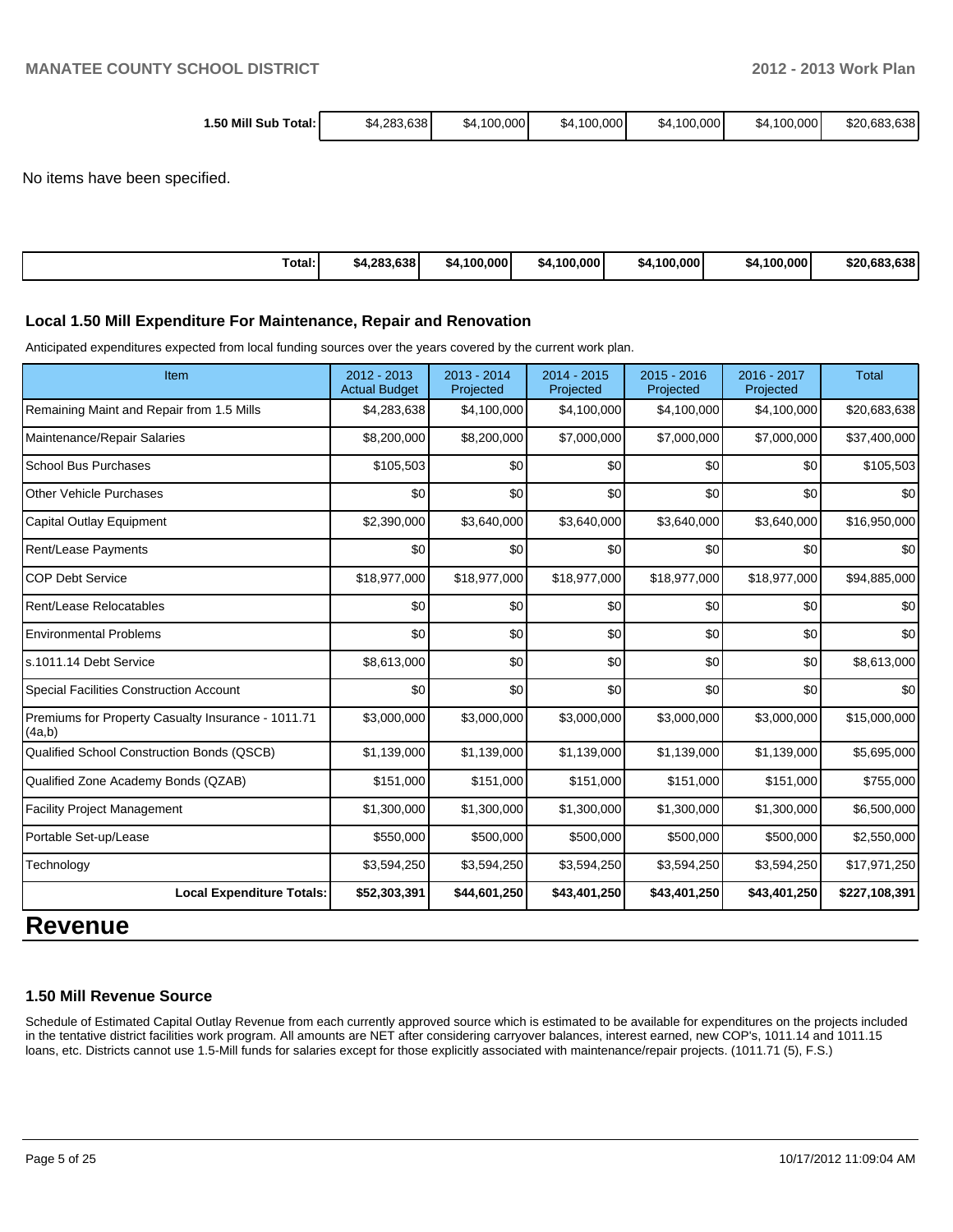## **MANATEE COUNTY SCHOOL DISTRICT 2012 - 2013 Work Plan**

| <b>Item</b>                                                                       | Fund | $2012 - 2013$<br><b>Actual Value</b> | $2013 - 2014$<br>Projected | $2014 - 2015$<br>Projected | $2015 - 2016$<br>Projected | 2016 - 2017<br>Projected | Total             |
|-----------------------------------------------------------------------------------|------|--------------------------------------|----------------------------|----------------------------|----------------------------|--------------------------|-------------------|
| (1) Non-exempt property<br>lassessed valuation                                    |      | \$25,137,700,000                     | \$25,333,000,000           | \$26,206,200,000           | \$27,343,800,000           | \$28,724,200,000         | \$132,744,900,000 |
| (2) The Millege projected for<br>discretionary capital outlay per<br>ls.1011.71   |      | 1.50                                 | 1.50                       | 1.50                       | 1.50                       | 1.50                     |                   |
| (3) Full value of the 1.50-Mill<br>discretionary capital outlay per<br>ls.1011.71 |      | \$42,231,336                         | \$42,559,440               | \$44,026,416               | \$45,937,584               | \$48,256,656             | \$223,011,432     |
| (4) Value of the portion of the 1.50<br>-Mill ACTUALLY levied                     | 370  | \$36,198,288                         | \$36,479,520               | \$37,736,928               | \$39,375,072               | \$41,362,848             | \$191,152,656     |
| $(5)$ Difference of lines $(3)$ and $(4)$                                         |      | \$6,033,048                          | \$6,079,920                | \$6,289,488                | \$6,562,512                | \$6,893,808              | \$31,858,776      |

## **PECO Revenue Source**

The figure in the row designated "PECO Maintenance" will be subtracted from funds available for new construction because PECO maintenance dollars cannot be used for new construction.

| Item                                  | Fund | $2012 - 2013$<br><b>Actual Budget</b> | $2013 - 2014$<br>Projected | $2014 - 2015$<br>Projected | $2015 - 2016$<br>Projected | $2016 - 2017$<br>Projected | <b>Total</b>     |
|---------------------------------------|------|---------------------------------------|----------------------------|----------------------------|----------------------------|----------------------------|------------------|
| <b>IPECO New Construction</b>         | 340  | \$0                                   | \$0                        | \$0                        | \$0 <sub>1</sub>           | \$0                        | \$0 <sub>1</sub> |
| <b>IPECO Maintenance Expenditures</b> |      | \$0                                   | \$0                        | \$0                        | \$0 <sub>1</sub>           | \$0                        | \$0 <sub>1</sub> |
|                                       |      | \$0                                   | \$0                        | \$0                        | \$0                        | \$0                        | \$0              |

## **CO & DS Revenue Source**

Revenue from Capital Outlay and Debt Service funds.

| Item                                              | Fund             | $2012 - 2013$<br><b>Actual Budget</b> | $2013 - 2014$<br>Projected | $2014 - 2015$<br>Projected | $2015 - 2016$<br>Projected | $2016 - 2017$<br>Projected | Total       |
|---------------------------------------------------|------------------|---------------------------------------|----------------------------|----------------------------|----------------------------|----------------------------|-------------|
| ICO & DS Cash Flow-through<br><b>IDistributed</b> | 360              | \$197.375                             | \$197,375                  | \$197.375                  | \$197.375                  | \$197,375                  | \$986,875   |
| ICO & DS Interest on<br>Undistributed CO          | 360 <sup>I</sup> | \$18.369                              | \$18,369                   | \$18.369                   | \$18,369                   | \$18,369                   | \$91,845    |
|                                                   |                  | \$215,744                             | \$215.744                  | \$215.744                  | \$215.744                  | \$215,744                  | \$1,078,720 |

#### **Fair Share Revenue Source**

All legally binding commitments for proportionate fair-share mitigation for impacts on public school facilities must be included in the 5-year district work program.

Nothing reported for this section.

### **Sales Surtax Referendum**

Specific information about any referendum for a 1-cent or ½-cent surtax referendum during the previous year.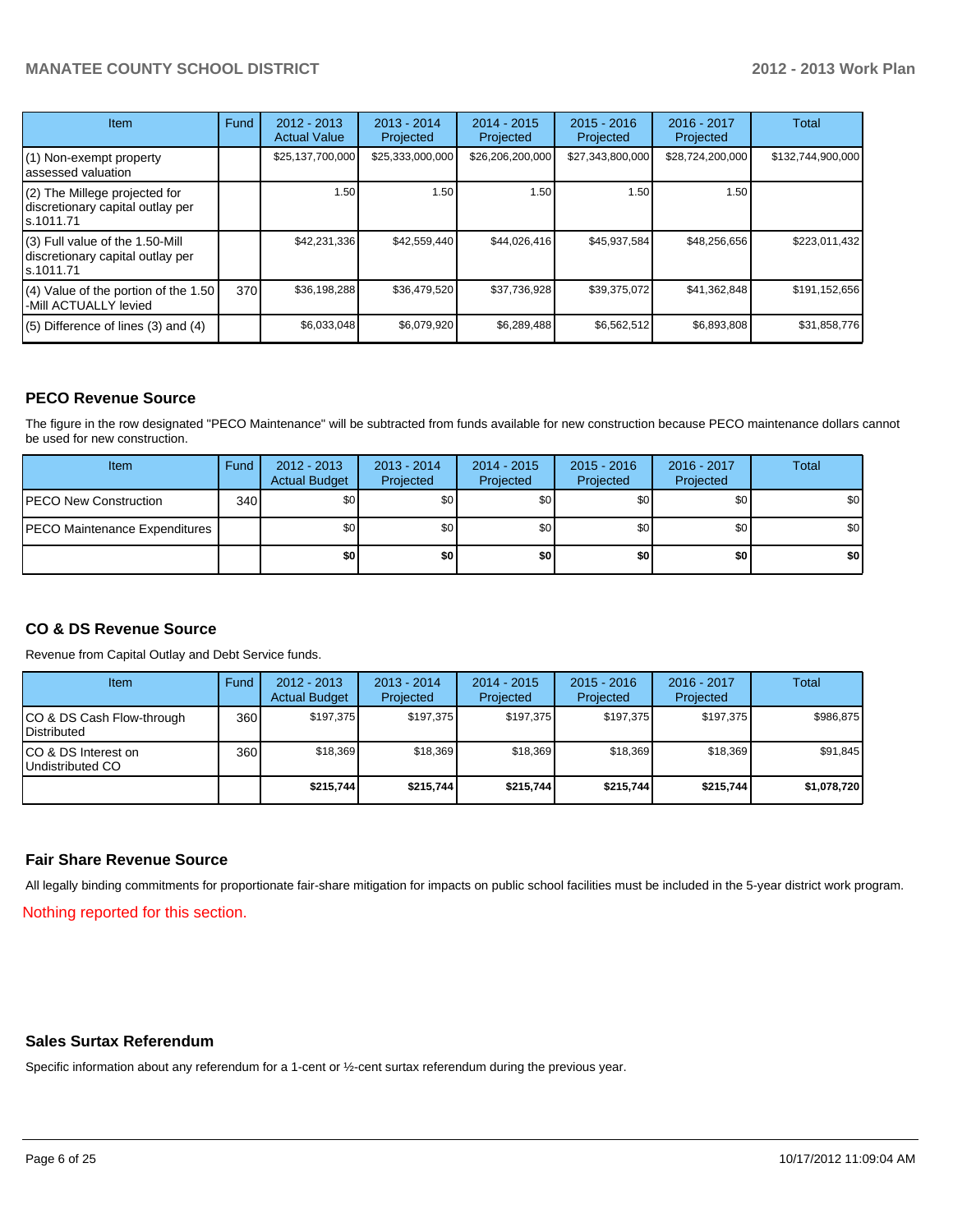## **Did the school district hold a surtax referendum during the past fiscal year 2011 - 2012?**

No

## **Additional Revenue Source**

Any additional revenue sources

| Item                                                                                                                      | 2012 - 2013<br><b>Actual Value</b> | $2013 - 2014$<br>Projected | 2014 - 2015<br>Projected | $2015 - 2016$<br>Projected | 2016 - 2017<br>Projected | <b>Total</b>     |
|---------------------------------------------------------------------------------------------------------------------------|------------------------------------|----------------------------|--------------------------|----------------------------|--------------------------|------------------|
| Proceeds from a s.1011.14/15 F.S. Loans                                                                                   | \$0                                | \$0                        | \$0                      | \$0                        | \$0                      | \$0              |
| District Bonds - Voted local bond<br>referendum proceeds per s.9, Art VII<br><b>State Constitution</b>                    | \$0                                | \$0                        | \$0                      | \$0                        | \$0                      | \$0              |
| Proceeds from Special Act Bonds                                                                                           | \$0                                | \$0                        | \$0                      | \$0                        | \$0                      | \$0              |
| Estimated Revenue from CO & DS Bond<br>Sale                                                                               | \$0                                | \$0                        | \$0                      | \$0                        | \$0                      | \$0              |
| Proceeds from Voted Capital<br>Improvements millage                                                                       | \$0                                | \$0                        | \$0                      | \$0                        | \$0                      | \$0              |
| Other Revenue for Other Capital Projects                                                                                  | \$2,139,047                        | \$139,047                  | \$139,047                | \$139,047                  | \$139,047                | \$2,695,235      |
| Proceeds from 1/2 cent sales surtax<br>authorized by school board                                                         | \$24,200,633                       | \$25,168,658               | \$26,175,404             | \$27,222,420               | \$28,311,317             | \$131,078,432    |
| Proceeds from local governmental<br>infrastructure sales surtax                                                           | \$0                                | \$0                        | \$0                      | \$0                        | \$0                      | \$0              |
| Proceeds from Certificates of<br>Participation (COP's) Sale                                                               | \$0                                | \$0                        | \$0                      | \$0                        | \$0                      | \$0              |
| Classrooms First Bond proceeds amount<br>authorized in FY 1997-98                                                         | \$0                                | \$0                        | \$0                      | \$0                        | \$0                      | \$0              |
| <b>Classrooms for Kids</b>                                                                                                | \$0                                | \$0                        | \$0                      | \$0                        | \$0                      | \$0              |
| <b>District Equity Recognition</b>                                                                                        | \$0                                | \$0                        | \$0                      | \$0                        | \$0                      | \$0              |
| <b>Federal Grants</b>                                                                                                     | \$0                                | \$0                        | \$0                      | \$0                        | \$0                      | \$0              |
| Proportionate share mitigation (actual<br>cash revenue only, not in kind donations)                                       | \$0                                | \$0                        | \$0                      | \$0                        | \$0                      | \$0              |
| Impact fees received                                                                                                      | \$0                                | \$0                        | \$0                      | \$0                        | \$0                      | \$0              |
| Private donations                                                                                                         | \$0                                | \$0                        | \$0                      | \$0                        | \$0                      | \$0              |
| Grants from local governments or not-for-<br>profit organizations                                                         | \$0                                | \$0                        | \$0                      | \$0                        | \$0                      | \$0              |
| Interest, Including Profit On Investment                                                                                  | \$75,000                           | \$75,000                   | \$75,000                 | \$75,000                   | \$75,000                 | \$375,000        |
| Revenue from Bonds pledging proceeds<br>from 1 cent or 1/2 cent Sales Surtax                                              | \$0                                | \$0                        | \$0                      | \$0                        | \$0                      | \$0              |
| <b>Total Fund Balance Carried Forward</b>                                                                                 | \$23,651,918                       | \$1,762,481                | \$3,867,200              | \$2,959,499                | \$3,525,492              | \$35,766,590     |
| General Capital Outlay Obligated Fund<br><b>Balance Carried Forward From Total</b><br><b>Fund Balance Carried Forward</b> | (\$17,542,758)                     | \$0                        | \$0                      | \$0                        | \$0                      | (\$17,542,758)   |
| <b>Special Facilities Construction Account</b>                                                                            | \$0                                | \$0                        | \$0                      | \$0                        | \$0                      | \$0              |
| One Cent - 1/2 Cent Sales Surtax Debt<br>Service From Total Fund Balance Carried<br>Forward                               | (\$14,872,000)                     | (\$14,872,000)             | (\$14,872,000)           | (\$14,872,000)             | (\$14,872,000)           | $(\$74,360,000)$ |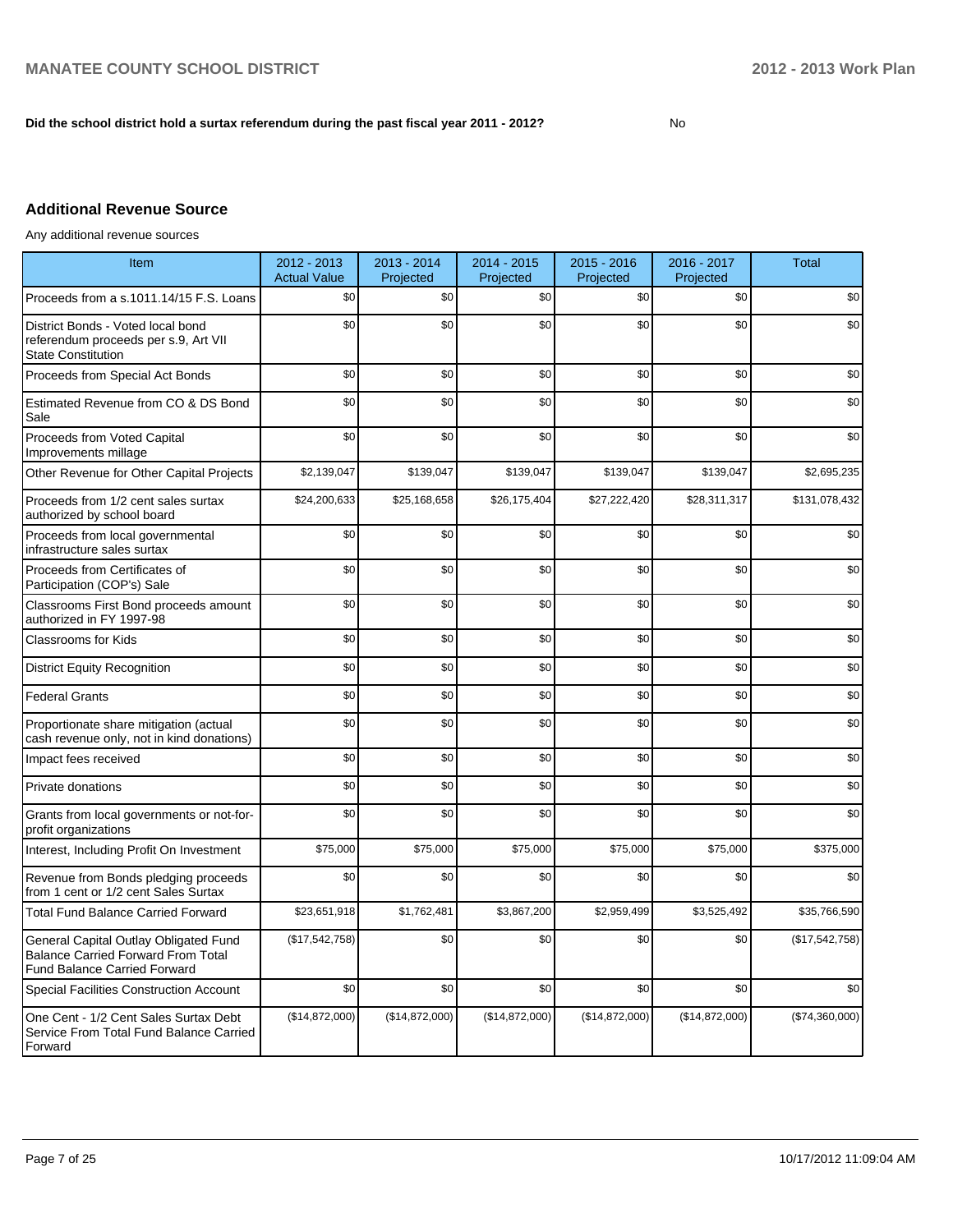| Capital Outlay Projects Funds Balance<br><b>ICarried Forward From Total Fund</b><br><b>Balance Carried Forward</b> | \$O I        | \$0 <sub>1</sub> | \$0          | ا 30         | \$0 <sub>1</sub> | \$0          |
|--------------------------------------------------------------------------------------------------------------------|--------------|------------------|--------------|--------------|------------------|--------------|
| <b>Subtotal</b>                                                                                                    | \$17.651.840 | \$12.273.186     | \$15,384,651 | \$15,523,966 | \$17.178.856     | \$78,012,499 |

# **Total Revenue Summary**

| <b>Item Name</b>                                           | 2012 - 2013<br><b>Budget</b> | $2013 - 2014$<br>Projected | $2014 - 2015$<br>Projected | $2015 - 2016$<br>Projected | 2016 - 2017<br>Projected | <b>Five Year Total</b> |
|------------------------------------------------------------|------------------------------|----------------------------|----------------------------|----------------------------|--------------------------|------------------------|
| Local 1.5 Mill Discretionary Capital Outlay<br>l Revenue   | \$36,198,288                 | \$36,479,520               | \$37,736,928               | \$39,375,072               | \$41,362,848             | \$191,152,656          |
| PECO and 1.5 Mill Maint and Other 1.5<br>Mill Expenditures | (S52, 303, 391)              | (\$44,601,250)             | (\$43,401,250)             | (\$43,401,250)             | (\$43,401,250)           | $(\$227,108,391)$      |
| IPECO Maintenance Revenue                                  | \$0                          | \$0 <sub>1</sub>           | \$0                        | \$0                        | \$0                      | \$0 <sub>1</sub>       |
| Available 1.50 Mill for New<br><b>Construction</b>         | $($ \$16,105,103)            | (\$8,121,730)              | (\$5,664,322)              | ( \$4,026,178]             | (\$2,038,402)            | (\$35,955,735)         |

| Item Name                             | 2012 - 2013<br><b>Budget</b> | $2013 - 2014$<br>Projected | $2014 - 2015$<br>Projected | $2015 - 2016$<br>Projected | 2016 - 2017<br>Projected | <b>Five Year Total</b> |
|---------------------------------------|------------------------------|----------------------------|----------------------------|----------------------------|--------------------------|------------------------|
| ICO & DS Revenue                      | \$215,744                    | \$215,744                  | \$215.744                  | \$215,744                  | \$215,744                | \$1,078,720            |
| <b>IPECO New Construction Revenue</b> | \$0                          | \$0                        | \$0                        | \$0                        | \$0 <sub>1</sub>         | \$0 <sub>1</sub>       |
| <b>I</b> Other/Additional Revenue     | \$17,651,840                 | \$12,273,186               | \$15,384,651               | \$15,523,966               | \$17,178,856             | \$78,012,499           |
| <b>Total Additional Revenuel</b>      | \$17,867,584                 | \$12,488,930               | \$15,600,395               | \$15,739,710               | \$17,394,600             | \$79,091,219           |
| <b>Total Available Revenue</b>        | \$1,762,481                  | \$4,367,200                | \$9,936,073                | \$11,713,532               | \$15,356,198             | \$43,135,484           |

# **Project Schedules**

## **Capacity Project Schedules**

A schedule of capital outlay projects necessary to ensure the availability of satisfactory classrooms for the projected student enrollment in K-12 programs.

Nothing reported for this section.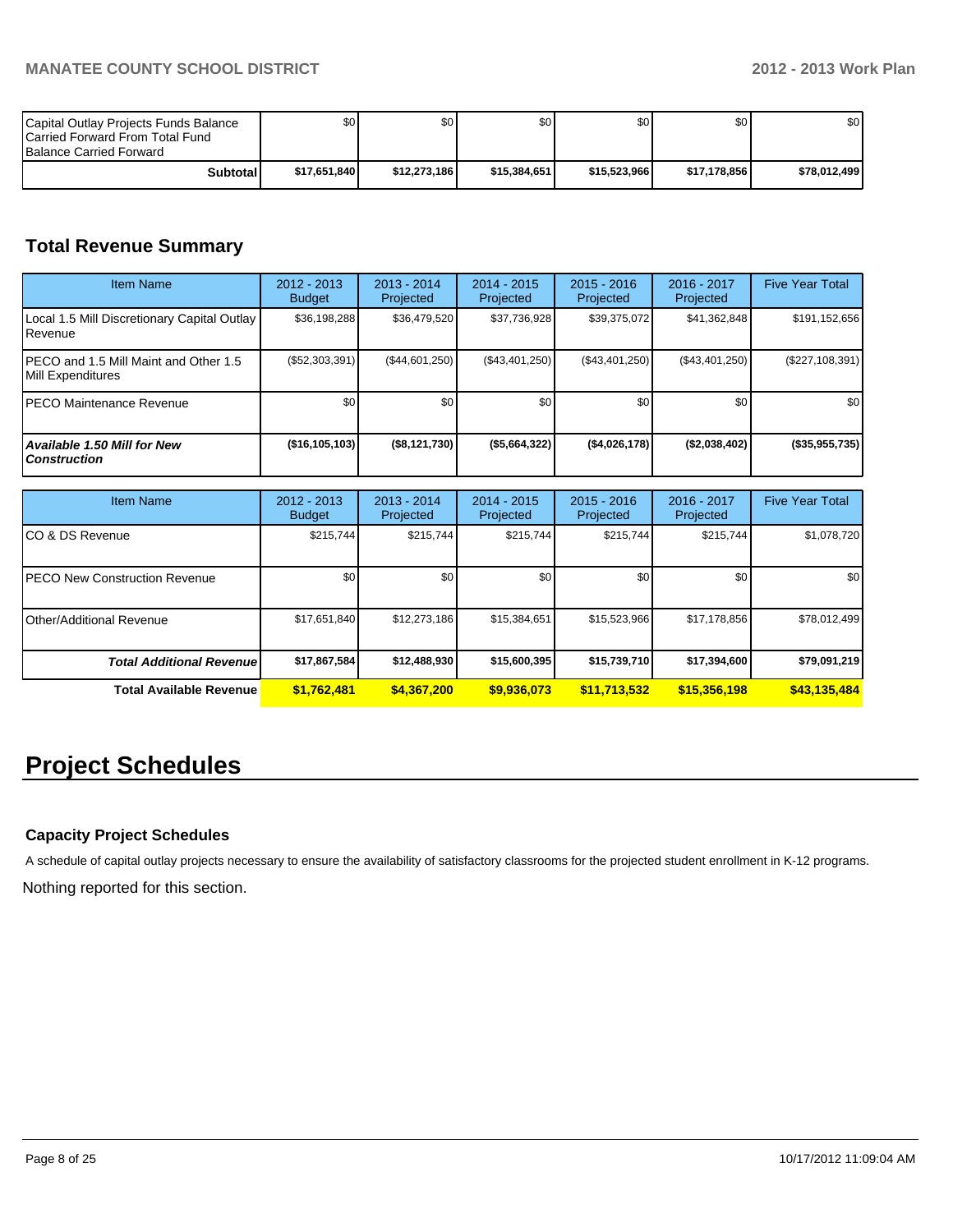| <b>Planned Cost:</b>     |  |  |  |
|--------------------------|--|--|--|
| <b>Student Stations:</b> |  |  |  |
| <b>Total Classrooms:</b> |  |  |  |
| Gross Sq Ft:             |  |  |  |

## **Other Project Schedules**

Major renovations, remodeling, and additions of capital outlay projects that do not add capacity to schools.

| <b>Project Description</b>                                                                                                    | Location                                      | 2012 - 2013<br><b>Actual Budget</b> | $2013 - 2014$<br>Projected | $2014 - 2015$<br>Projected | $2015 - 2016$<br>Projected | 2016 - 2017<br>Projected | Total           | Funded |
|-------------------------------------------------------------------------------------------------------------------------------|-----------------------------------------------|-------------------------------------|----------------------------|----------------------------|----------------------------|--------------------------|-----------------|--------|
| l Athletic Area                                                                                                               | LAKEWOOD RANCH<br><b>SENIOR HIGH</b>          | \$0                                 | \$500,000                  | \$0                        | \$0                        | \$0                      | \$500,000 Yes   |        |
| Renovation and remodeling as<br>Icalled for in the Educational<br>Plant Survey and the "Promise"                              | <b>WILLIAM H BASHAW</b><br><b>ELEMENTARY</b>  | \$0                                 | \$0                        | \$2,543,414                | \$2,817,485                | \$3,490,349              | \$8,851,248 Yes |        |
| Site Improvement and<br>Remodeling as called for in the<br>educational plant survey and<br>Ithe "Promise"                     | <b>ORANGE RIDGE-</b><br><b>BULLOCK SCHOOL</b> | \$0                                 | \$0                        | \$2,962,557                | \$3,160,278                | \$1,340,375              | \$7,463,210 Yes |        |
| Site improvement, remodeling,<br>Iand new construction as called<br>for in the educational plant<br>survey and the "Promise". | <b>ONECO ELEMENTARY</b>                       | \$0                                 | \$0                        | \$1,095,076                | \$2,210,277                | \$3,357,316              | \$6,662,669 Yes |        |
|                                                                                                                               |                                               | \$0 <sub>1</sub>                    | \$500,000                  | \$6,601,047                | \$8,188,040                | \$8,188,040              | \$23,477,127    |        |

## **Additional Project Schedules**

Any projects that are not identified in the last approved educational plant survey.

| <b>Project Description</b>                                                      | Location                                   | <b>Num</b><br>Classroom<br>s | 2012 - 2013<br><b>Actual Budget</b> | $2013 - 2014$<br>Projected | $2014 - 2015$<br>Projected | $2015 - 2016$<br>Projected | 2016 - 2017<br>Projected | Total            | Funded |
|---------------------------------------------------------------------------------|--------------------------------------------|------------------------------|-------------------------------------|----------------------------|----------------------------|----------------------------|--------------------------|------------------|--------|
| Renovation and<br>remodeling of Full<br>Service areas                           | <b>JAMES TILLMAN</b><br><b>ELEMENTARY</b>  |                              | \$0                                 | \$0 <sub>1</sub>           | \$286,897                  | \$0                        | \$0                      | \$286,897 Yes    |        |
| Renovation and<br>remodeling of Full<br>Service areas                           | <b>SARA SCOTT</b><br><b>HARLLEE MIDDLE</b> |                              | \$0 <sub>1</sub>                    | \$0                        | \$88,630                   | \$0                        | \$0                      | \$88,630 Yes     |        |
| Projects prioritized as<br>indicated by needs<br>assessment to be<br>performed. | Location not<br>specified                  |                              | \$1.762.481                         | \$3.867.200                | \$2.959.499                | \$3,525,492                | \$7.168.158              | \$19,282,830 Yes |        |
|                                                                                 |                                            |                              | \$1,762,481                         | \$3,867,200                | \$3,335,026                | \$3,525,492                | \$7,168,158              | \$19,658,357     |        |

## **Non Funded Growth Management Project Schedules**

Schedule indicating which projects, due to planned development, that CANNOT be funded from current revenues projected over the next five years.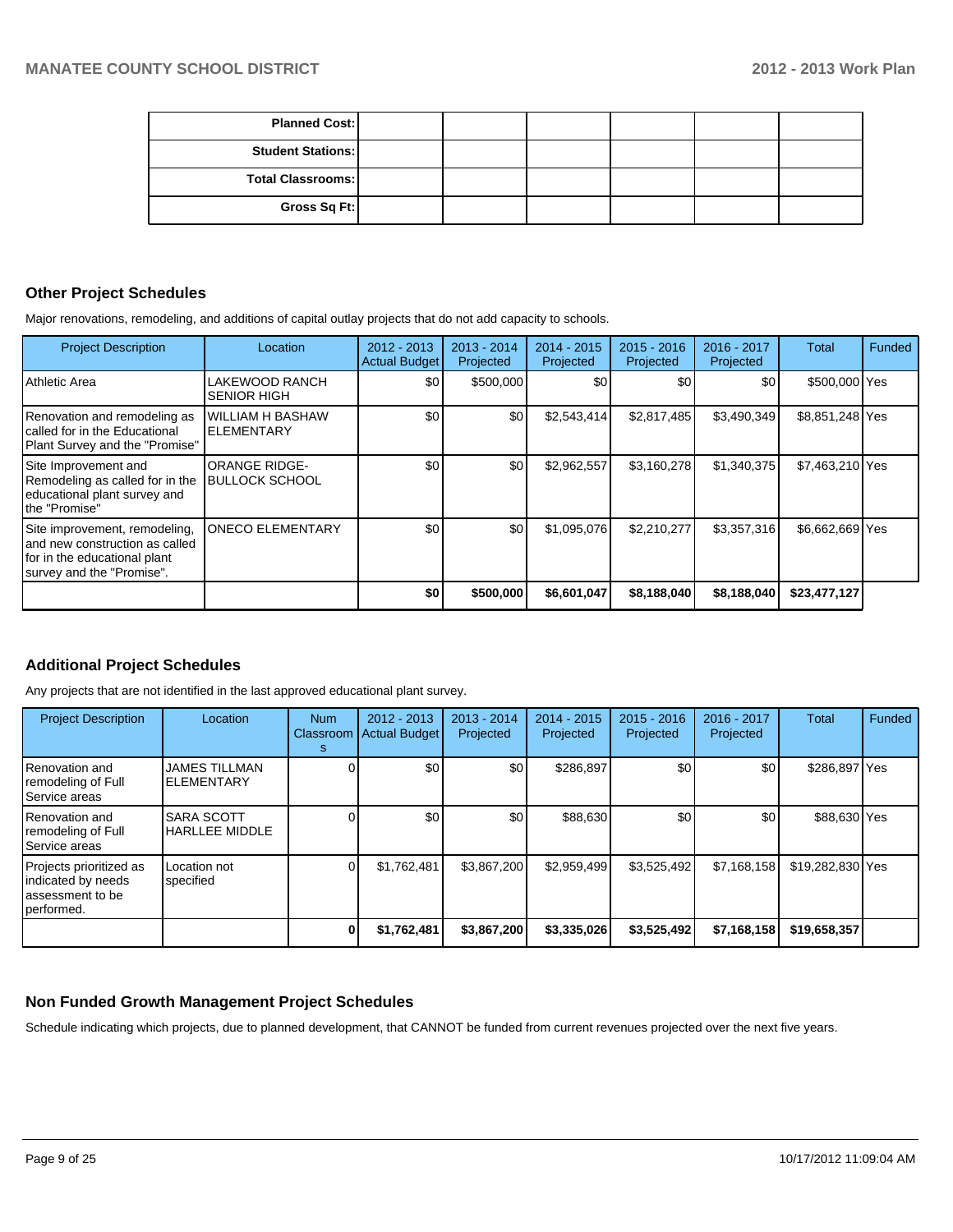Nothing reported for this section.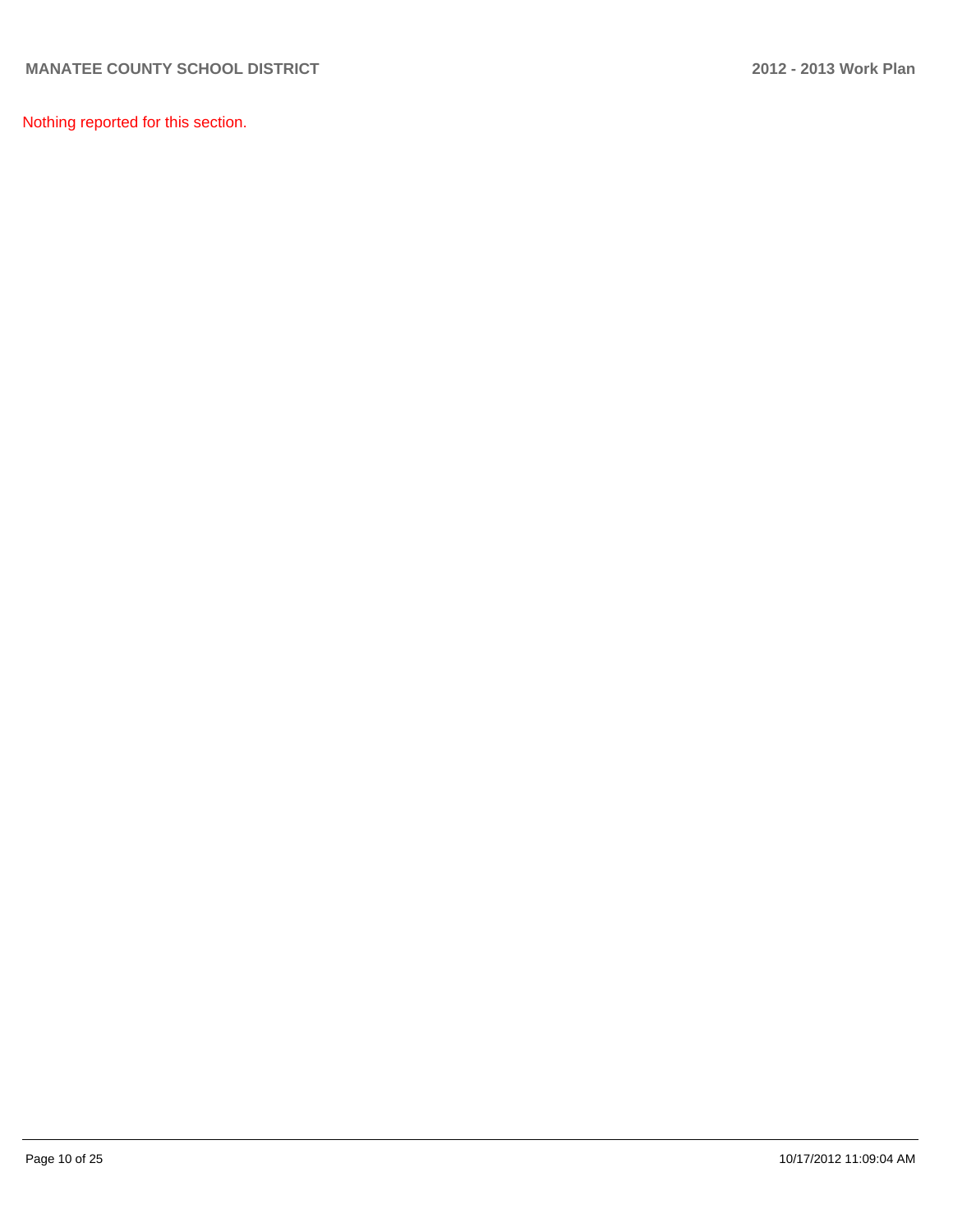## **Capacity Tracking**

| Location                                                  | $2012 -$<br>2013 Satis.<br>Stu. Sta. | Actual<br>$2012 -$<br><b>2013 FISH</b><br>Capacity | Actual<br>$2011 -$<br>2012<br><b>COFTE</b> | # Class<br><b>Rooms</b> | Actual<br>Average<br>$2012 -$<br><b>2013 Class</b><br><b>Size</b> | Actual<br>$2012 -$<br>2013<br><b>Utilization</b> | <b>New</b><br>Stu.<br>Capacity | <b>New</b><br>Rooms to<br>be<br>Added/Re<br>moved | Projected<br>$2016 -$<br>2017<br><b>COFTE</b> | Projected<br>$2016 -$<br>2017<br><b>Utilization</b> | Projected<br>$2016 -$<br>2017 Class<br><b>Size</b> |
|-----------------------------------------------------------|--------------------------------------|----------------------------------------------------|--------------------------------------------|-------------------------|-------------------------------------------------------------------|--------------------------------------------------|--------------------------------|---------------------------------------------------|-----------------------------------------------|-----------------------------------------------------|----------------------------------------------------|
| <b>ANNA MARIA</b><br><b>ELEMENTARY</b>                    | 345                                  | 345                                                | 291                                        | 18                      | 16                                                                | 84.00 %                                          | $\Omega$                       | $\Omega$                                          | 240                                           | 70.00%                                              | 13                                                 |
| <b>BALLARD ELEMENTARY</b>                                 | 526                                  | 526                                                | 412                                        | 27                      | 15                                                                | 78.00 %                                          | 0                              | $\Omega$                                          | 405                                           | 77.00 %                                             | 15                                                 |
| <b>BAYSHORE</b><br><b>ELEMENTARY</b>                      | 749                                  | 749                                                | 730                                        | 40                      | 18                                                                | 97.00 %                                          | 0                              | $\Omega$                                          | 760                                           | 101.00%                                             | 19                                                 |
| <b>DUETTE ELEMENTARY</b>                                  | $\mathbf{0}$                         | $\Omega$                                           | 10                                         | $\mathbf 0$             | $\Omega$                                                          | 0.00%                                            | $\Omega$                       | $\Omega$                                          | $\mathbf 0$                                   | 0.00%                                               | $\mathbf 0$                                        |
| <b>MANATEE</b><br><b>ELEMENTARY</b>                       | 727                                  | 727                                                | 437                                        | 37                      | 12                                                                | 60.00 %                                          | $\Omega$                       | $\Omega$                                          | 415                                           | 57.00 %                                             | 11                                                 |
| MANATEE SENIOR HIGH                                       | 2,761                                | 2,622                                              | 2,184                                      | 113                     | 19                                                                | 83.00 %                                          | $\overline{0}$                 | $\Omega$                                          | 2,285                                         | 87.00 %                                             | 20                                                 |
| <b>MANATEE TECHNICAL</b><br>INSTITUTE                     | 2,439                                | 2,926                                              | 373                                        | 140                     | 3                                                                 | 13.00 %                                          | $\overline{0}$                 | $\Omega$                                          | 0                                             | 0.00%                                               | $\mathbf 0$                                        |
| JESSIE P MILLER<br><b>ELEMENTARY</b>                      | 869                                  | 869                                                | 736                                        | 47                      | 16                                                                | 85.00 %                                          | $\Omega$                       | $\Omega$                                          | 745                                           | 86.00%                                              | 16                                                 |
| <b>MYAKKA CITY</b><br><b>ELEMENTARY</b>                   | 397                                  | 397                                                | 289                                        | 22                      | 13                                                                | 73.00 %                                          | $\Omega$                       | $\Omega$                                          | 245                                           | 62.00%                                              | 11                                                 |
| <b>ONECO ELEMENTARY</b>                                   | 679                                  | 679                                                | 570                                        | 37                      | 15                                                                | 84.00 %                                          | $\overline{0}$                 | $\Omega$                                          | 515                                           | 76.00%                                              | 14                                                 |
| <b>ORANGE RIDGE-</b><br><b>BULLOCK SCHOOL</b>             | 959                                  | 959                                                | 676                                        | 53                      | 13                                                                | 70.00 %                                          | $\Omega$                       | $\Omega$                                          | 680                                           | 71.00%                                              | 13                                                 |
| <b>PALM VIEW</b><br><b>ELEMENTARY</b>                     | 738                                  | 738                                                | 399                                        | 39                      | 10 <sup>1</sup>                                                   | 54.00 %                                          | $\overline{0}$                 | $\Omega$                                          | 410                                           | 56.00 %                                             | 11                                                 |
| <b>PALMA SOLA</b><br><b>ELEMENTARY</b>                    | 842                                  | 842                                                | 536                                        | 43                      | 12                                                                | 64.00 %                                          | 0                              | $\Omega$                                          | 525                                           | 62.00%                                              | 12                                                 |
| <b>PALMETTO</b><br>ELEMENTARY (OLD)                       | $\mathbf{0}$                         | 0                                                  | 0                                          | $\mathbf 0$             | $\overline{0}$                                                    | 0.00%                                            | 0                              | $\Omega$                                          | $\Omega$                                      | 0.00%                                               | $\mathbf 0$                                        |
| <b>PALMETTO SENIOR</b><br><b>HIGH</b>                     | 2,270                                | 2,156                                              | 1,706                                      | 93                      | 18                                                                | 79.00 %                                          | $\Omega$                       | $\Omega$                                          | 1,670                                         | 77.00 %                                             | 18                                                 |
| <b>ROBERT H PRINE</b><br><b>ELEMENTARY</b>                | 836                                  | 836                                                | 742                                        | 46                      | 16                                                                | 89.00 %                                          | $\overline{0}$                 | $\Omega$                                          | 765                                           | 92.00%                                              | 17                                                 |
| <b>BLANCHE H</b><br><b>DAUGHTREY</b><br><b>ELEMENTARY</b> | 939                                  | 939                                                | 821                                        | 49                      | 17                                                                | 87.00 %                                          | $\Omega$                       | $\Omega$                                          | 820                                           | 87.00 %                                             | 17                                                 |
| <b>SAMOSET</b><br><b>ELEMENTARY</b>                       | 701                                  | 701                                                | 577                                        | 38                      | 15                                                                | 82.00 %                                          | 0                              | $\Omega$                                          | 590                                           | 84.00 %                                             | 16                                                 |
| <b>SOUTHEAST SENIOR</b><br>HIGH                           | 2,142                                | 2,034                                              | 1,314                                      | 95                      | 14                                                                | 65.00 %                                          | $\overline{0}$                 | $\overline{0}$                                    | 1,225                                         | 60.00%                                              | 13                                                 |
| <b>LINCOLN MIDDLE</b>                                     | 1,169                                | 1,052                                              | 626                                        | 51                      | 12                                                                | 59.00 %                                          | $\overline{0}$                 | $\Omega$                                          | 550                                           | 52.00 %                                             | 11                                                 |
| <b>JAMES TILLMAN</b><br><b>ELEMENTARY</b>                 | 740                                  | 740                                                | 481                                        | 40                      | 12                                                                | 65.00 %                                          | 0                              | 0                                                 | 395                                           | 53.00 %                                             | 10                                                 |
| <b>BLACKBURN</b><br><b>ELEMENTARY</b>                     | 838                                  | 838                                                | 416                                        | 46                      | 9                                                                 | 50.00 %                                          | 0                              | $\mathbf 0$                                       | 405                                           | 48.00%                                              | 9                                                  |
| <b>FRANCES WAKELAND</b><br><b>ELEMENTARY</b>              | 632                                  | 632                                                | 530                                        | 34                      | 16                                                                | 84.00 %                                          | $\vert 0 \vert$                | $\overline{0}$                                    | 515                                           | 81.00%                                              | 15                                                 |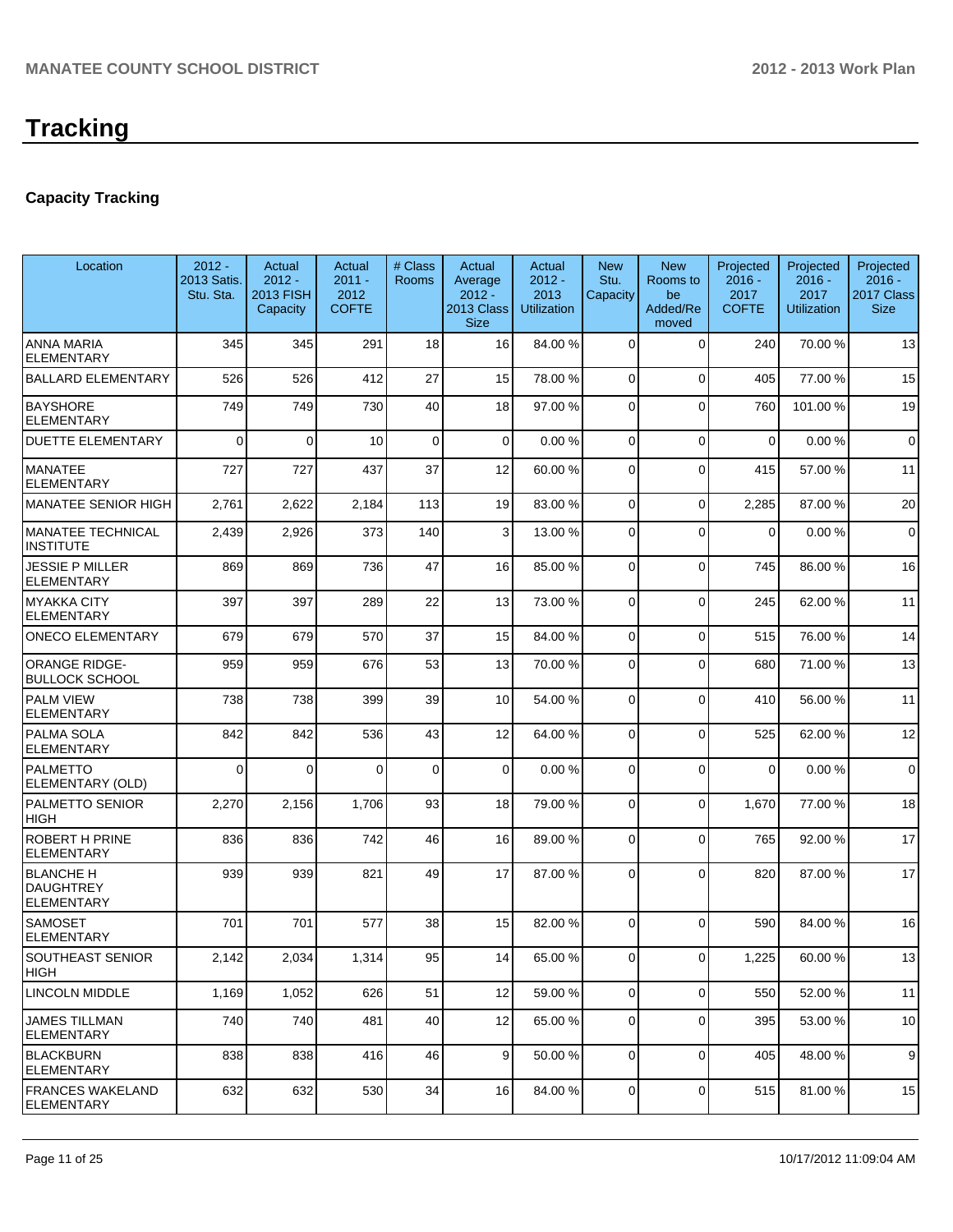| W D SUGG MIDDLE                                                   | 1,137        | 1,023 | 778      | 51  | 15              | 76.00 %  | $\overline{0}$ | $\Omega$       | 775   | 76.00 %  | 15          |
|-------------------------------------------------------------------|--------------|-------|----------|-----|-----------------|----------|----------------|----------------|-------|----------|-------------|
| <b>SARA SCOTT HARLLEE</b><br><b>MIDDLE</b>                        | 1,166        | 1,049 | 536      | 52  | 10              | 51.00 %  | $\Omega$       | $\Omega$       | 440   | 42.00%   | 8           |
| <b>H S MOODY</b><br><b>ELEMENTARY</b>                             | 777          | 777   | 660      | 40  | 16              | 85.00 %  | $\Omega$       | $\Omega$       | 650   | 84.00%   | 16          |
| MARTHA B KING<br><b>MIDDLE</b>                                    | 1,404        | 1,263 | 1,098    | 60  | 18              | 87.00 %  | $\Omega$       | $\mathbf 0$    | 1,045 | 83.00 %  | 17          |
| FLORINE J ABEL<br><b>ELEMENTARY</b>                               | 579          | 579   | 545      | 31  | 18              | 94.00 %  | $\Omega$       | $\Omega$       | 515   | 89.00 %  | 17          |
| <b>IDA M STEWART</b><br><b>ELEMENTARY</b>                         | 525          | 525   | 529      | 28  | 19              | 101.00 % | $\Omega$       | $\Omega$       | 480   | 91.00%   | 17          |
| <b>WILLIAM H BASHAW</b><br><b>ELEMENTARY</b>                      | 789          | 789   | 680      | 42  | 16              | 86.00 %  | $\Omega$       | $\mathbf 0$    | 610   | 77.00 %  | 15          |
| <b>BRADEN RIVER</b><br><b>ELEMENTARY</b>                          | 665          | 665   | 530      | 35  | 15              | 80.00 %  | $\overline{0}$ | $\Omega$       | 540   | 81.00%   | 15          |
| <b>BRADEN RIVER MIDDLE</b>                                        | 1,283        | 1,154 | 908      | 54  | 17              | 79.00 %  | $\Omega$       | $\Omega$       | 945   | 82.00%   | 18          |
| <b>SEA BREEZE</b><br><b>ELEMENTARY</b>                            | 797          | 797   | 570      | 42  | 14              | 71.00 %  | $\overline{0}$ | $\Omega$       | 550   | 69.00 %  | 13          |
| <b>TARA ELEMENTARY</b>                                            | 863          | 863   | 595      | 47  | 13              | 69.00 %  | $\overline{0}$ | $\Omega$       | 555   | 64.00%   | 12          |
| <b>LOUISE ROGERS</b><br>JOHNSON MIDDLE                            | 1,256        | 1,130 | 540      | 53  | 10              | 48.00 %  | 0              | $\Omega$       | 555   | 49.00 %  | 10          |
| <b>GENE WITT</b><br><b>ELEMENTARY</b>                             | 817          | 817   | 537      | 44  | 12              | 66.00 %  | $\Omega$       | $\Omega$       | 590   | 72.00%   | 13          |
| <b>LINCOLN MEMORIAL</b><br><b>ELEMENTARY LEASE</b><br><b>BLDG</b> | $\mathbf{0}$ | 0     | $\Omega$ | 0   | $\overline{0}$  | 0.00%    | $\Omega$       | $\Omega$       | 0     | 0.00%    | $\mathbf 0$ |
| <b>CARLOS E HAILE</b><br><b>MIDDLE</b>                            | 1,100        | 990   | 1,013    | 47  | 22              | 102.00 % | $\Omega$       | $\Omega$       | 960   | 97.00%   | 20          |
| <b>LAKEWOOD RANCH</b><br><b>SENIOR HIGH</b>                       | 2,220        | 2,109 | 1,812    | 94  | 19              | 86.00 %  | $\overline{0}$ | $\mathbf 0$    | 1,810 | 86.00 %  | 19          |
| <b>BAYSHORE SENIOR</b><br><b>HIGH</b>                             | 2,441        | 2,318 | 1,420    | 101 | 14              | 61.00 %  | 0              | $\mathbf 0$    | 1,280 | 55.00 %  | 13          |
| <b>ELECTA ARCOTTE LEE</b><br><b>MIDDLE</b>                        | 1,121        | 1,008 | 906      | 48  | 19              | 90.00 %  | $\Omega$       | $\Omega$       | 915   | 91.00 %  | 19          |
| <b>WILLIAM MONROE</b><br><b>ROWLETT</b><br><b>ELEMENTARY</b>      | 966          | 966   | 892      | 49  | 18              | 92.00 %  | $\Omega$       | $\Omega$       | 865   | 90.00 %  | 18          |
| <b>MARJORIE G KINNAN</b><br>ELEMENTARY                            | 814          | 814   | 698      | 43  | 16              | 86.00 %  | $\Omega$       | $\Omega$       | 650   | 80.00 %  | 15          |
| <b>GILBERT W MCNEAL</b><br><b>ELEMENTARY</b>                      | 766          | 766   | 704      | 44  | 16              | 92.00 %  | $\overline{0}$ | $\mathbf 0$    | 635   | 83.00 %  | 14          |
| <b>IFREEDOM</b><br>ELEMENTARY                                     | 902          | 902   | 714      | 50  | 14              | 79.00 %  | $\overline{0}$ | $\mathbf 0$    | 715   | 79.00 %  | 14          |
| R DAN NOLAN MIDDLE                                                | 1,068        | 961   | 902      | 46  | 20              | 94.00 %  | $\overline{0}$ | $\mathbf 0$    | 925   | 96.00%   | 20          |
| VIRGIL MILLS<br><b>ELEMENTARY</b>                                 | 933          | 933   | 992      | 49  | 20              | 106.00 % | 0              | $\mathbf 0$    | 990   | 106.00 % | 20          |
| <b>BRADEN RIVER HIGH</b>                                          | 1,792        | 1,702 | 1,928    | 75  | 26              | 113.00 % | $\Omega$       | $\mathbf 0$    | 1,840 | 108.00%  | 25          |
| <b>WILLIS ELEMENTARY</b>                                          | 731          | 731   | 722      | 39  | 19              | 99.00 %  | $\Omega$       | $\mathbf 0$    | 705   | 96.00 %  | 18          |
| <b>HORIZONS ACADEMY</b>                                           | 436          | 436   | 228      | 19  | 12              | 52.00 %  | $\Omega$       | $\mathbf 0$    | 300   | 69.00 %  | 16          |
| <b>ANNIE WILLIAMS</b><br><b>ELEMENTARY</b>                        | 889          | 889   | 699      | 48  | 15              | 79.00 %  | $\Omega$       | $\mathbf 0$    | 725   | 82.00%   | 15          |
| <b>GULLETT ELEMENTARY</b>                                         | 889          | 889   | 503      | 48  | 10 <sup>1</sup> | 57.00 %  | $\overline{0}$ | $\overline{0}$ | 575   | 65.00 %  | 12          |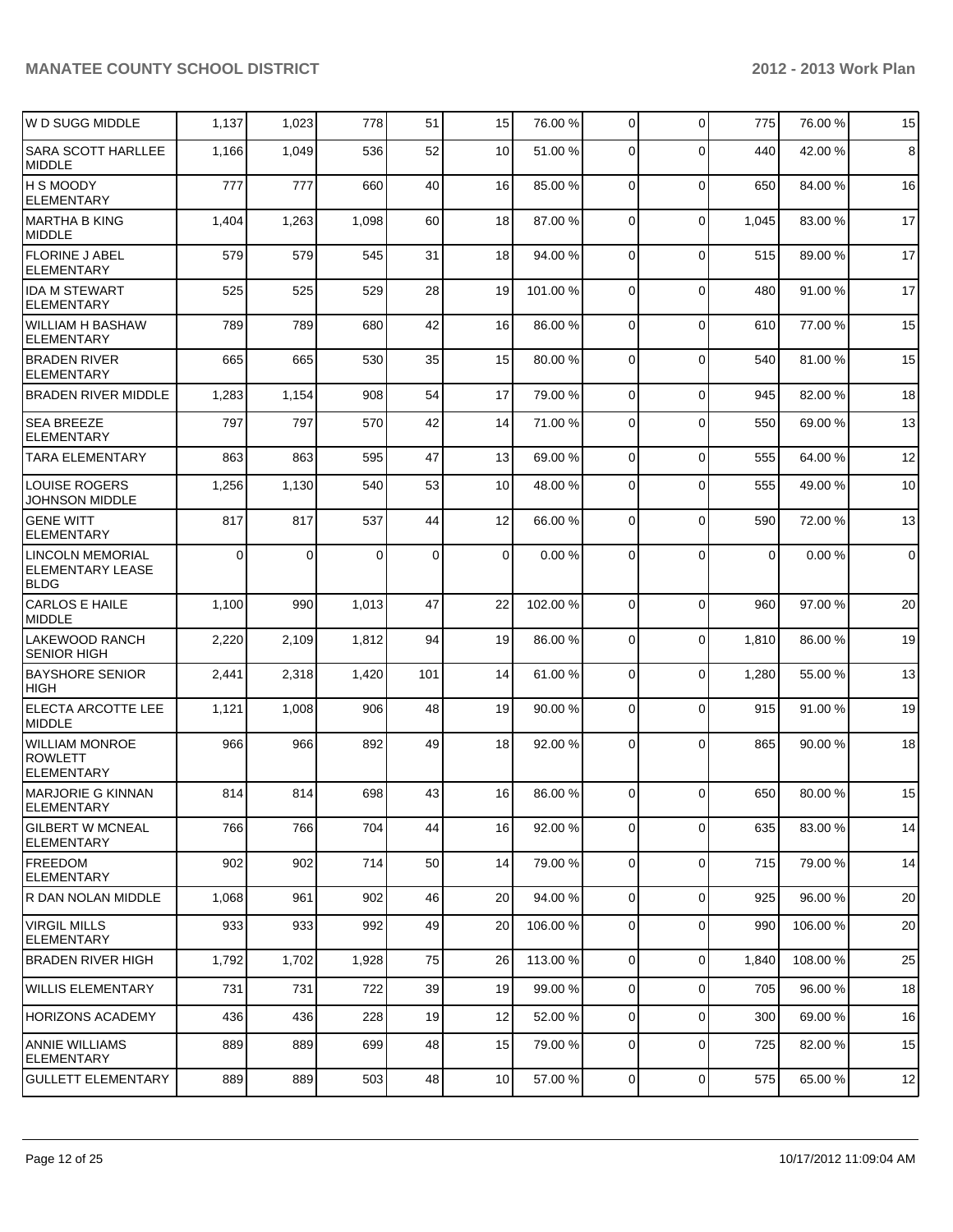**38,043**

| <b>IBUFFALO CREEK</b><br><b>IMIDDLE</b>          | 1.170  | 1,053  | 896    | 51              | 18              | 85.00 % |  | 843          | $80.00\%$ | 17              |
|--------------------------------------------------|--------|--------|--------|-----------------|-----------------|---------|--|--------------|-----------|-----------------|
| <b>IG.D. ROGERS GARDEN</b><br><b>IELEMENTARY</b> | 582    | 582I   | 224    | 31 <sub>1</sub> |                 | 38.00 % |  | 220 <b>1</b> | 38.00 %   |                 |
| <b>IPALMETTO</b><br>ELEMENTARY (NEW)             | 885    | 885    | 691    | 48              | 14              | 78.00 % |  | 680          | 77.00 %   | 14              |
|                                                  | 54,061 | 52.672 | 39,306 | 2.617           | 15 <sup>1</sup> | 74.62 % |  | 38.043       | 72.23 %   | 15 <sub>l</sub> |

The COFTE Projected Total (38,043) for 2016 - 2017 must match the Official Forecasted COFTE Total (38,043 ) for 2016 - 2017 before this section can be completed. In the event that the COFTE Projected Total does not match the Official forecasted COFTE, then the Balanced Projected COFTE Table should be used to balance COFTE.

| Projected COFTE for 2016 - 2017 |        | <b>Grade Level Type</b> | <b>Balanced Projected</b><br>COFTE for 2016 - 2017 |
|---------------------------------|--------|-------------------------|----------------------------------------------------|
| Elementary (PK-3)               | 12,995 |                         |                                                    |
| Middle (4-8)                    | 14,713 |                         |                                                    |
|                                 |        | Elementary (PK-3)       |                                                    |
| High (9-12)                     | 10,335 |                         |                                                    |
|                                 |        | Middle (4-8)            |                                                    |
|                                 | 38,043 |                         |                                                    |
|                                 |        | High (9-12)             |                                                    |
|                                 |        |                         |                                                    |

### **Relocatable Replacement**

Number of relocatable classrooms clearly identified and scheduled for replacement in the school board adopted financially feasible 5-year district work program.

| Location                                 | $2012 - 2013$ | 2013 - 2014 | $2014 - 2015$ | $2015 - 2016$ | 2016 - 2017 | Year 5 Total |
|------------------------------------------|---------------|-------------|---------------|---------------|-------------|--------------|
| <b>Total Relocatable Replacements: I</b> |               | o           |               |               |             |              |

## **Charter Schools Tracking**

Information regarding the use of charter schools.

| Location-Type                                       | # Relocatable<br>units or<br>permanent<br>classrooms | Owner            | Year Started or<br><b>Scheduled</b> | <b>Student</b><br><b>Stations</b> | <b>Students</b><br>Enrolled | Years in<br>Contract | <b>Total Charter</b><br><b>Students</b><br>projected for<br>2016 - 2017 |
|-----------------------------------------------------|------------------------------------------------------|------------------|-------------------------------------|-----------------------------------|-----------------------------|----------------------|-------------------------------------------------------------------------|
| l Team Success                                      |                                                      | 14 OTHER         | 1993                                | 300 <sub>l</sub>                  | 317                         | 15                   | 500                                                                     |
| Manatee School for the Arts and<br><b>Sciences</b>  |                                                      | 63 OTHER         | 1997                                | 360                               | 138                         | 15                   | 232                                                                     |
| Manatee School of the Arts                          |                                                      | 72 <b>JOTHER</b> | 1998                                | 1,650                             | 1,608                       | 15                   | 1,940                                                                   |
| Bradenton Charter School                            |                                                      | 14 OTHER         | 2000                                | 250                               | 90                          | 5                    | 150                                                                     |
| lOasis Middle School                                |                                                      | 4 OTHER          | 2006                                | 88                                | 87                          | 5                    | 148                                                                     |
| Imagine Charter School of North<br><b>I</b> Manatee |                                                      | 36 OTHER         | 2006                                | 750                               | 460                         | 5                    | 750                                                                     |
| Imagine Charter School of East<br><b>I</b> Manatee  |                                                      | 36 OTHER         | 2008                                | 720                               | 508                         | 5                    | 750                                                                     |
| Palmetto Charter School                             |                                                      | 24 OTHER         | 2010                                | 350                               | 364                         | 5                    | 364                                                                     |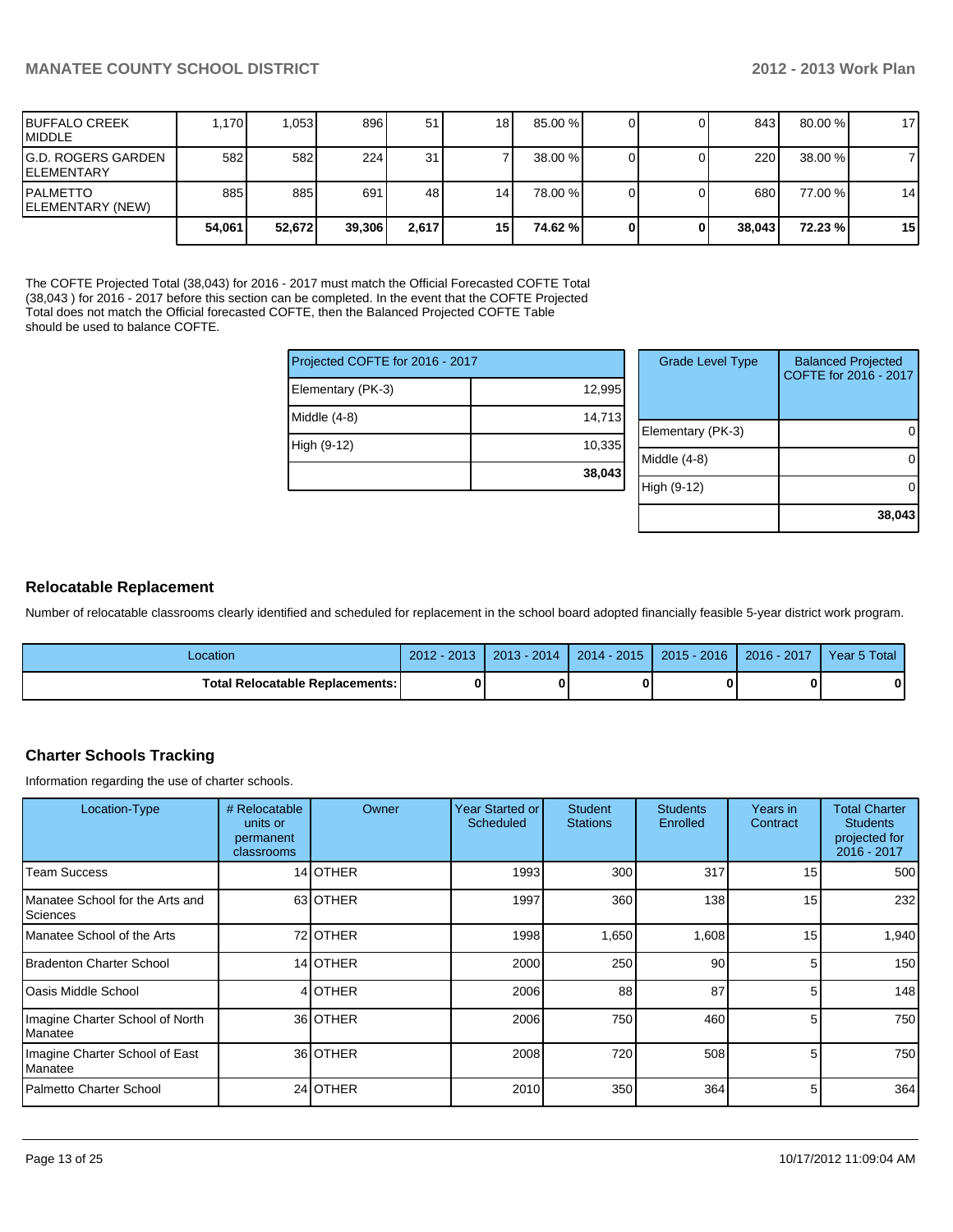| State College Collegiate School |       | 10 <b>IOTHER</b> | 2010 | 450   | 323   |   | 450   |
|---------------------------------|-------|------------------|------|-------|-------|---|-------|
| Manatee Charter School          |       | 49 <b>OTHER</b>  | 2012 | .145  | 501   |   | 860   |
| Just for Girls Academy          |       | 6 OTHER          | 2012 | 216   | 81    | 5 | 288   |
|                                 | 328 l |                  |      | 6,279 | 4,477 |   | 6,432 |

## **Special Purpose Classrooms Tracking**

The number of classrooms that will be used for certain special purposes in the current year, by facility and type of classroom, that the district will, 1), not use for educational purposes, and 2), the co-teaching classrooms that are not open plan classrooms and will be used for educational purposes.

| School | <b>School Type</b>                     | # of Elementary<br>K-3 Classrooms I | # of Middle 4-8<br><b>Classrooms</b> | # of High $9-12$<br><b>Classrooms</b> | # of $ESE$<br><b>Classrooms</b> | # of Combo<br><b>Classrooms</b> | Total<br><b>Classrooms</b> |
|--------|----------------------------------------|-------------------------------------|--------------------------------------|---------------------------------------|---------------------------------|---------------------------------|----------------------------|
|        | <b>Total Educational Classrooms: I</b> |                                     |                                      |                                       |                                 |                                 |                            |
| School | <b>School Type</b>                     | # of Elementary<br>K-3 Classrooms   | # of Middle 4-8<br><b>Classrooms</b> | # of High $9-12$<br>Classrooms        | # of $ESE$<br><b>Classrooms</b> | # of Combo<br><b>Classrooms</b> | Total<br><b>Classrooms</b> |
|        | <b>Total Co-Teaching Classrooms:</b>   |                                     |                                      |                                       |                                 |                                 | 01                         |

### **Infrastructure Tracking**

**Necessary offsite infrastructure requirements resulting from expansions or new schools. This section should include infrastructure information related to capacity project schedules and other project schedules (Section 4).**

Not Specified

**Proposed location of planned facilities, whether those locations are consistent with the comprehensive plans of all affected local governments, and recommendations for infrastructure and other improvements to land adjacent to existing facilities. Provisions of 1013.33(12), (13) and (14) and 1013.36 must be addressed for new facilities planned within the 1st three years of the plan (Section 5).**

No new facilities planned for the first 3 years of the plan.

**Consistent with Comp Plan?** Yes

### **Net New Classrooms**

The number of classrooms, by grade level and type of construction, that were added during the last fiscal year.

| List the net new classrooms added in the 2011 - 2012 fiscal year.                                                                                       |                              |                          | Ivear.                         |                        | List the net new classrooms to be added in the 2012 - 2013 fiscal      |                             |                                 |                        |
|---------------------------------------------------------------------------------------------------------------------------------------------------------|------------------------------|--------------------------|--------------------------------|------------------------|------------------------------------------------------------------------|-----------------------------|---------------------------------|------------------------|
| "Classrooms" is defined as capacity carrying classrooms that are added to increase<br>capacity to enable the district to meet the Class Size Amendment. |                              |                          |                                |                        | Totals for fiscal year 2012 - 2013 should match totals in Section 15A. |                             |                                 |                        |
| Location                                                                                                                                                | $2011 - 2012$ #<br>Permanent | 2011 - 2012 #<br>Modular | $2011 - 2012$ #<br>Relocatable | $2011 - 2012$<br>Total | $2012 - 2013$ #<br>Permanent                                           | $2012 - 2013 \#$<br>Modular | $2012 - 2013 \#$<br>Relocatable | $2012 - 2013$<br>Total |
| Elementary (PK-3)                                                                                                                                       |                              |                          |                                |                        |                                                                        |                             |                                 | $\Omega$               |
| Middle (4-8)                                                                                                                                            |                              |                          |                                |                        |                                                                        |                             |                                 | $\Omega$               |
| High (9-12)                                                                                                                                             |                              |                          |                                |                        |                                                                        |                             |                                 | 0                      |
|                                                                                                                                                         |                              |                          |                                |                        |                                                                        |                             |                                 | 0                      |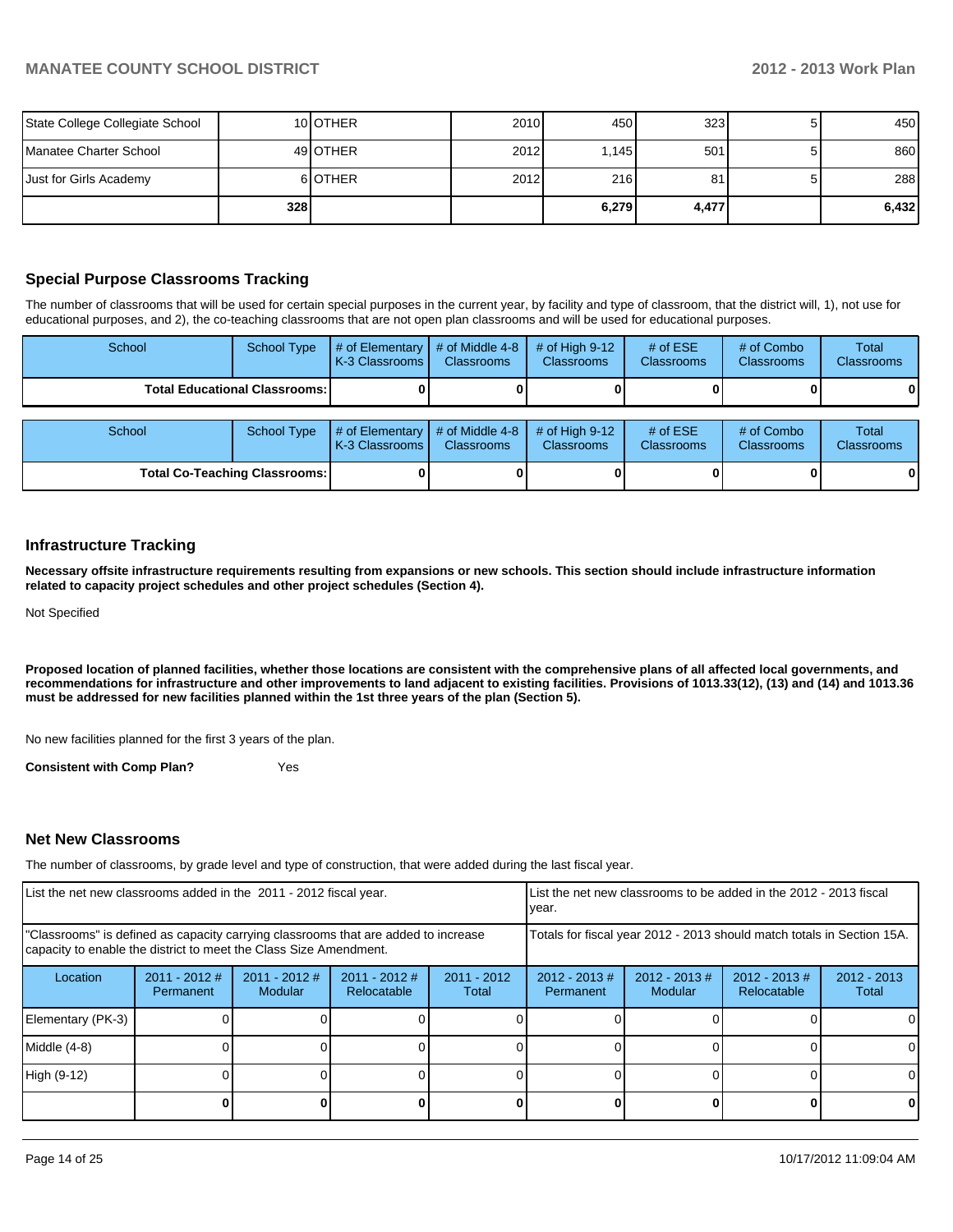## **Relocatable Student Stations**

Number of students that will be educated in relocatable units, by school, in the current year, and the projected number of students for each of the years in the workplan.

| <b>Site</b>                        | 2012 - 2013    | 2013 - 2014    | 2014 - 2015 | 2015 - 2016    | 2016 - 2017    | 5 Year Average |
|------------------------------------|----------------|----------------|-------------|----------------|----------------|----------------|
| <b>BRADEN RIVER HIGH</b>           | 102            | 150            | 150         | 150            | 150            | 140            |
| <b>ANNA MARIA ELEMENTARY</b>       | 40             | 36             | 36          | 36             | 36             | 37             |
| <b>BALLARD ELEMENTARY</b>          | $\mathbf 0$    | $\mathbf 0$    | $\mathbf 0$ | $\Omega$       | $\mathbf 0$    | $\mathbf 0$    |
| <b>BAYSHORE ELEMENTARY</b>         | 40             | 36             | 36          | 36             | 36             | 37             |
| <b>DUETTE ELEMENTARY</b>           | $\Omega$       | 0              | 0           | 0              | 0              | $\mathbf 0$    |
| <b>MANATEE ELEMENTARY</b>          | $\Omega$       | 0              | $\mathbf 0$ | $\Omega$       | $\mathbf 0$    | $\mathbf 0$    |
| <b>TARA ELEMENTARY</b>             | 126            | 90             | 90          | 90             | 90             | 97             |
| LOUISE ROGERS JOHNSON MIDDLE       | 37             | 22             | 22          | 22             | 22             | 25             |
| FLORINE J ABEL ELEMENTARY          | $\Omega$       | 0              | $\mathbf 0$ | 0              | 0              | $\mathbf 0$    |
| <b>IDA M STEWART ELEMENTARY</b>    | $\Omega$       | $\mathbf 0$    | $\Omega$    | $\Omega$       | $\mathbf 0$    | $\overline{0}$ |
| <b>WILLIAM H BASHAW ELEMENTARY</b> | 152            | 198            | 198         | 198            | 198            | 189            |
| BRADEN RIVER ELEMENTARY            | 22             | 18             | 18          | 18             | 18             | 19             |
| <b>BRADEN RIVER MIDDLE</b>         | 66             | 88             | 88          | 88             | 88             | 84             |
| <b>SEA BREEZE ELEMENTARY</b>       | $\mathbf 0$    | 0              | 0           | 0              | 0              | $\mathbf 0$    |
| <b>BLACKBURN ELEMENTARY</b>        | 51             | $\mathbf 0$    | $\Omega$    | $\Omega$       | $\mathbf 0$    | 10             |
| FRANCES WAKELAND ELEMENTARY        | 41             | 90             | 90          | 90             | 90             | 80             |
| lw D SUGG MIDDLE                   | 140            | 132            | 132         | 132            | 132            | 134            |
| <b>SARA SCOTT HARLLEE MIDDLE</b>   | 85             | 44             | 44          | 44             | 44             | 52             |
| <b>H S MOODY ELEMENTARY</b>        | 165            | 144            | 144         | 144            | 144            | 148            |
| IMARTHA B KING MIDDLE              | 88             | 88             | 88          | 88             | 88             | 88             |
| <b>ROBERT H PRINE ELEMENTARY</b>   | 45             | 54             | 54          | 54             | 54             | 52             |
| BLANCHE H DAUGHTREY ELEMENTARY     | 44             | 36             | 36          | 36             | 36             | 38             |
| <b>SAMOSET ELEMENTARY</b>          | $\Omega$       | $\Omega$       | $\Omega$    | $\Omega$       | $\Omega$       | $\mathbf 0$    |
| <b>SOUTHEAST SENIOR HIGH</b>       | 202            | 225            | 225         | 225            | 225            | 220            |
| <b>LINCOLN MIDDLE</b>              | 69             | 110            | 110         | 110            | 110            | 102            |
| JAMES TILLMAN ELEMENTARY           | 60             | 108            | 108         | 108            | 108            | 98             |
| <b>BUFFALO CREEK MIDDLE</b>        | $\Omega$       | $\pmb{0}$      | $\Omega$    | $\Omega$       | $\overline{0}$ | $\pmb{0}$      |
| ORANGE RIDGE-BULLOCK SCHOOL        | 100            | 108            | 108         | 108            | 108            | 106            |
| PALM VIEW ELEMENTARY               | $\Omega$       | 0              | $\mathbf 0$ | $\overline{0}$ | $\overline{0}$ | $\pmb{0}$      |
| PALMA SOLA ELEMENTARY              | 5 <sub>5</sub> | 5 <sup>1</sup> | 5           | 5 <sup>1</sup> | $\sqrt{5}$     | $\sqrt{5}$     |
| PALMETTO ELEMENTARY (OLD)          | $\Omega$       | $\overline{0}$ | $\mathbf 0$ | $\overline{0}$ | $\overline{0}$ | $\pmb{0}$      |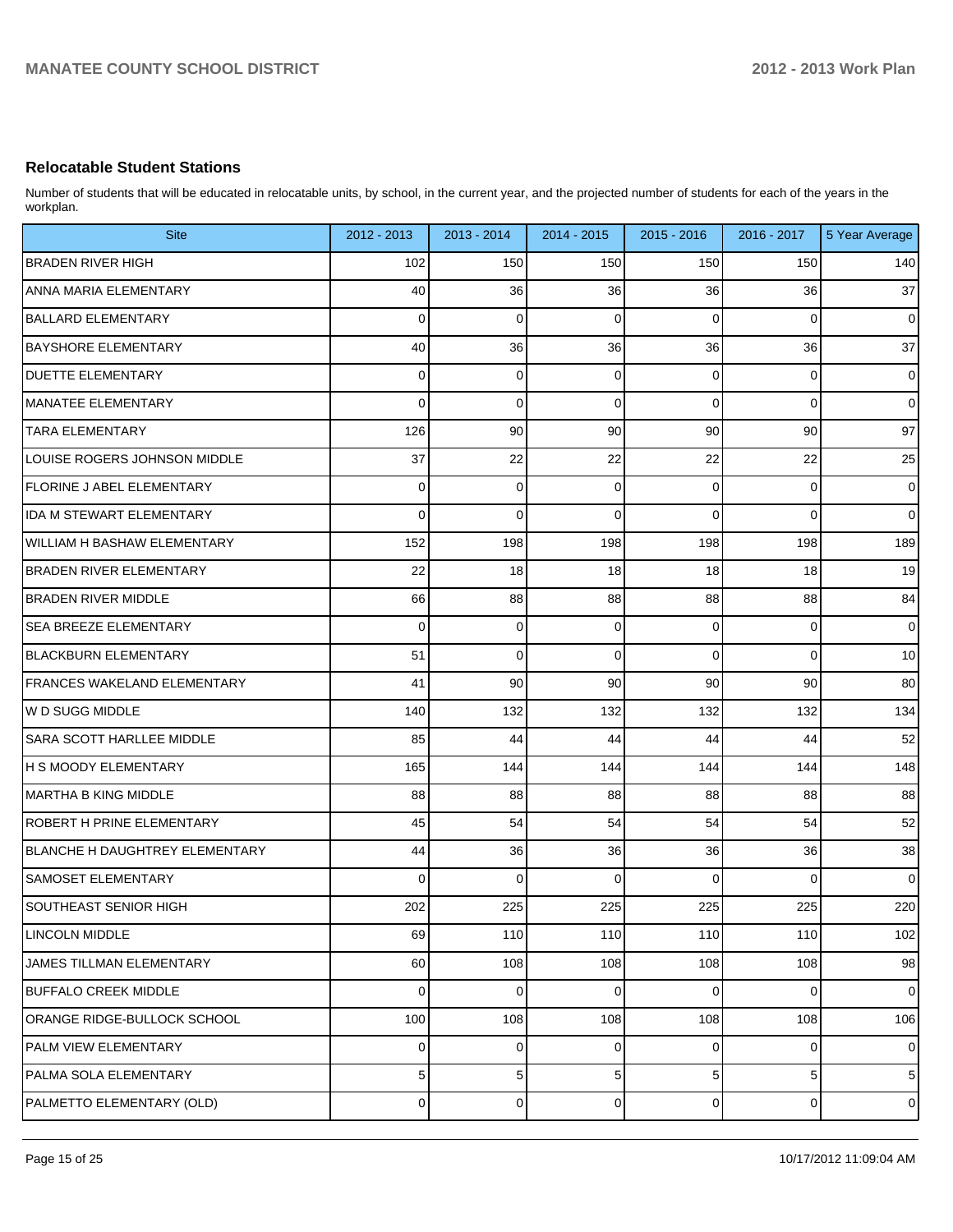## **MANATEE COUNTY SCHOOL DISTRICT 2012 - 2013 Work Plan**

| PALMETTO SENIOR HIGH                              | 62             | 25          | 25          | 25             | 25           | 32             |
|---------------------------------------------------|----------------|-------------|-------------|----------------|--------------|----------------|
| R DAN NOLAN MIDDLE                                | 41             | 110         | 110         | 110            | 110          | 96             |
| <b>VIRGIL MILLS ELEMENTARY</b>                    | 101            | 162         | 162         | 162            | 162          | 150            |
| <b>WILLIS ELEMENTARY</b>                          | 0              | $\mathbf 0$ | $\mathbf 0$ | $\Omega$       | $\mathbf 0$  | $\mathbf 0$    |
| HORIZONS ACADEMY                                  | 0              | $\mathbf 0$ | 0           | $\Omega$       | $\mathbf 0$  | 0              |
| ANNIE WILLIAMS ELEMENTARY                         | $\Omega$       | $\mathbf 0$ | $\mathbf 0$ | $\Omega$       | $\mathbf{0}$ | $\overline{0}$ |
| <b>GULLETT ELEMENTARY</b>                         | $\overline{0}$ | $\mathbf 0$ | $\mathbf 0$ | $\overline{0}$ | $\mathbf 0$  | $\mathbf 0$    |
| <b>BAYSHORE SENIOR HIGH</b>                       | 125            | $\mathbf 0$ | 0           | 0              | $\mathbf 0$  | 25             |
| ELECTA ARCOTTE LEE MIDDLE                         | $\overline{0}$ | $\mathbf 0$ | $\mathbf 0$ | $\Omega$       | $\Omega$     | $\mathbf 0$    |
| <b>WILLIAM MONROE ROWLETT ELEMENTARY</b>          | 94             | 72          | 72          | 72             | 72           | 76             |
| MARJORIE G KINNAN ELEMENTARY                      | 155            | 180         | 180         | 180            | 180          | 175            |
| <b>GILBERT W MCNEAL ELEMENTARY</b>                | $\overline{0}$ | 18          | 18          | 18             | 18           | 14             |
| <b>FREEDOM ELEMENTARY</b>                         | 146            | 126         | 126         | 126            | 126          | 130            |
| <b>CARLOS E HAILE MIDDLE</b>                      | 103            | 110         | 110         | 110            | 110          | 109            |
| LAKEWOOD RANCH SENIOR HIGH                        | 347            | 375         | 375         | 375            | 375          | 369            |
| <b>MANATEE SENIOR HIGH</b>                        | 165            | 125         | 125         | 125            | 125          | 133            |
| MANATEE TECHNICAL INSTITUTE                       | 323            | 280         | 280         | 280            | 280          | 289            |
| JESSIE P MILLER ELEMENTARY                        | 0              | $\mathbf 0$ | $\mathbf 0$ | $\Omega$       | $\Omega$     | $\mathbf 0$    |
| MYAKKA CITY ELEMENTARY                            | $\Omega$       | $\mathbf 0$ | $\mathbf 0$ | $\Omega$       | $\Omega$     | $\overline{0}$ |
| <b>ONECO ELEMENTARY</b>                           | $\overline{0}$ | $\mathbf 0$ | $\mathbf 0$ | $\Omega$       | $\Omega$     | 0              |
| <b>GENE WITT ELEMENTARY</b>                       | 66             | 18          | 18          | 18             | 18           | 28             |
| LINCOLN MEMORIAL ELEMENTARY LEASE BLDG            | $\Omega$       | $\mathbf 0$ | $\mathbf 0$ | $\Omega$       | $\mathbf 0$  | $\mathbf 0$    |
| G.D. ROGERS GARDEN ELEMENTARY                     | $\Omega$       | $\mathbf 0$ | $\mathbf 0$ | $\Omega$       | $\mathbf 0$  | $\mathbf 0$    |
| PALMETTO ELEMENTARY (NEW)                         | $\Omega$       | $\mathbf 0$ | 0           | $\Omega$       | $\mathbf 0$  | $\overline{0}$ |
| Totals for MANATEE COUNTY SCHOOL DISTRICT         |                |             |             |                |              |                |
| Total students in relocatables by year.           | 3,408          | 3,383       | 3,383       | 3,383          | 3,383        | 3,388          |
| Total number of COFTE students projected by year. | 39,443         | 39,272      | 39,017      | 38,443         | 38,043       | 38,844         |
| Percent in relocatables by year.                  | 9%             | 9%          | 9%          | 9%             | 9%           | 9%             |

## **Leased Facilities Tracking**

Exising leased facilities and plans for the acquisition of leased facilities, including the number of classrooms and student stations, as reported in the educational plant survey, that are planned in that location at the end of the five year workplan.

| Location                    | # of Leased<br>Classrooms 2012 -<br>2013 | <b>FISH Student</b><br><b>Stations</b> | <b>Owner</b>       | # of Leased<br>Classrooms 2016 -<br>2017 | <b>FISH Student</b><br><b>Stations</b> |
|-----------------------------|------------------------------------------|----------------------------------------|--------------------|------------------------------------------|----------------------------------------|
| MANATEE TECHNICAL INSTITUTE |                                          |                                        | 0 William Scotsman |                                          |                                        |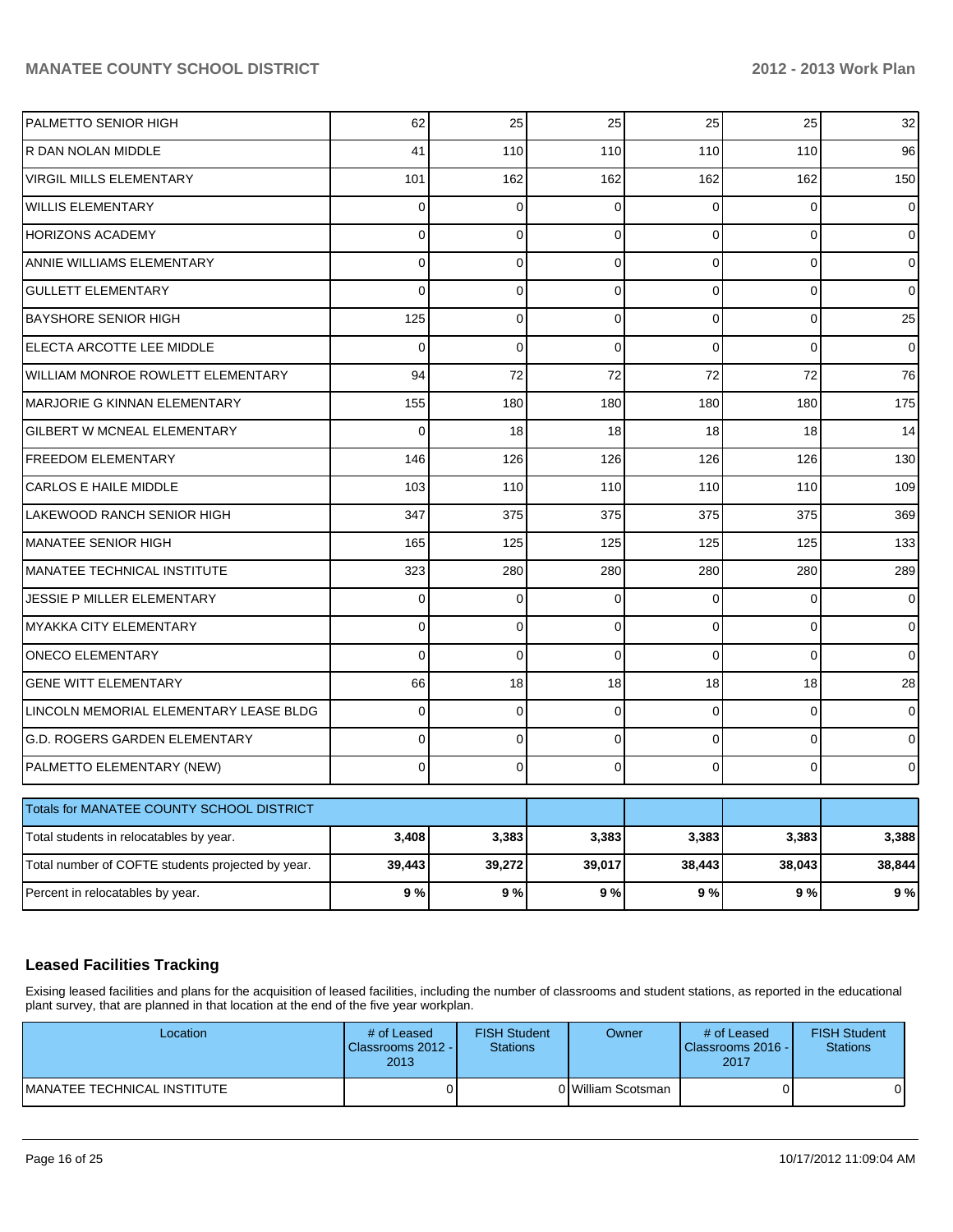| SARA SCOTT HARLLEE MIDDLE              | 0              | $\Omega$ | William Scotsman | 0 | 0              |
|----------------------------------------|----------------|----------|------------------|---|----------------|
| ANNA MARIA ELEMENTARY                  | 0              | 0        |                  | 0 | 0              |
| <b>BALLARD ELEMENTARY</b>              | $\Omega$       |          |                  | 0 | 0              |
| <b>BAYSHORE ELEMENTARY</b>             | $\Omega$       | 0        |                  | 0 | 0              |
| <b>DUETTE ELEMENTARY</b>               | $\Omega$       | 0        |                  | 0 | 0              |
| MANATEE ELEMENTARY                     | $\Omega$       | 0        |                  | 0 | 0              |
| MANATEE SENIOR HIGH                    | $\Omega$       | 0        |                  | 0 | 0              |
| JESSIE P MILLER ELEMENTARY             | 0              | 0        |                  | 0 | 0              |
| MYAKKA CITY ELEMENTARY                 | 0              | 0        |                  | 0 | 0              |
| <b>ONECO ELEMENTARY</b>                | $\Omega$       | 0        |                  | 0 | 0              |
| ORANGE RIDGE-BULLOCK SCHOOL            | $\Omega$       | 0        |                  | 0 | 0              |
| PALM VIEW ELEMENTARY                   | $\Omega$       | 0        |                  | 0 | 0              |
| PALMA SOLA ELEMENTARY                  | 0              | 0        |                  | 0 | 0              |
| PALMETTO ELEMENTARY (OLD)              | 0              | 0        |                  | 0 | 0              |
| PALMETTO SENIOR HIGH                   | $\Omega$       | 0        |                  | 0 | 0              |
| ROBERT H PRINE ELEMENTARY              | 0              | 0        |                  | 0 | 0              |
| BLANCHE H DAUGHTREY ELEMENTARY         | 0              | 0        |                  | 0 | 0              |
| SAMOSET ELEMENTARY                     | 0              | 0        |                  | 0 | 0              |
| SOUTHEAST SENIOR HIGH                  | 0              | 0        |                  | 0 | 0              |
| <b>LINCOLN MIDDLE</b>                  | 0              | 0        |                  | 0 | 0              |
| JAMES TILLMAN ELEMENTARY               | $\Omega$       | 0        |                  | 0 | 0              |
| <b>BLACKBURN ELEMENTARY</b>            | 0              | 0        |                  | 0 | 0              |
| FRANCES WAKELAND ELEMENTARY            | 0              | 0        |                  | 0 | 0              |
| W D SUGG MIDDLE                        | 0              | 0        |                  | 0 | 0              |
| H S MOODY ELEMENTARY                   | U              |          |                  | U | 0              |
| <b>MARTHA B KING MIDDLE</b>            | 0              | 0        |                  | 0 | $\overline{0}$ |
| <b>FLORINE J ABEL ELEMENTARY</b>       | 0              | 0        |                  | 0 | $\overline{0}$ |
| IDA M STEWART ELEMENTARY               | 0              | 0        |                  | 0 | $\overline{0}$ |
| <b>WILLIAM H BASHAW ELEMENTARY</b>     | 0              | 0        |                  | 0 | 0              |
| <b>BRADEN RIVER ELEMENTARY</b>         | 0              | 0        |                  | 0 | $\overline{0}$ |
| <b>BRADEN RIVER MIDDLE</b>             | 0              | 0        |                  | 0 | 0              |
| <b>SEA BREEZE ELEMENTARY</b>           | 0              | 0        |                  | 0 | $\overline{0}$ |
| <b>TARA ELEMENTARY</b>                 | 0              | 0        |                  | 0 | 01             |
| LOUISE ROGERS JOHNSON MIDDLE           | 0              | 0        |                  | 0 | $\overline{0}$ |
| <b>GENE WITT ELEMENTARY</b>            | $\mathbf 0$    | 0        |                  | 0 | $\overline{0}$ |
| LINCOLN MEMORIAL ELEMENTARY LEASE BLDG | $\overline{0}$ | 0        |                  | 0 | $\circ$        |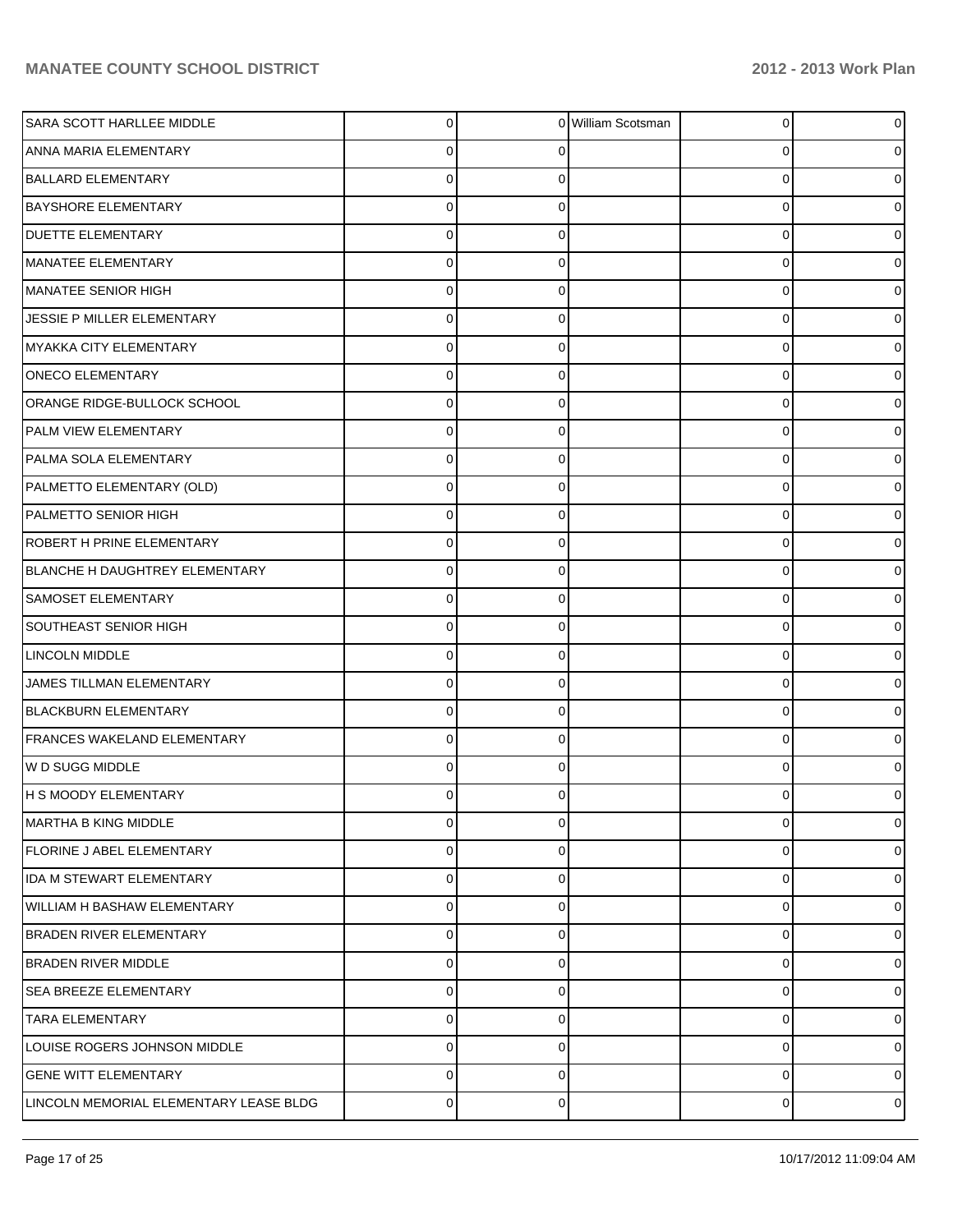## **MANATEE COUNTY SCHOOL DISTRICT 2012 - 2013 Work Plan**

| <b>CARLOS E HAILE MIDDLE</b>             |          |   |          | $\overline{0}$ |
|------------------------------------------|----------|---|----------|----------------|
| LAKEWOOD RANCH SENIOR HIGH               | U        |   | C        | $\overline{0}$ |
| <b>BAYSHORE SENIOR HIGH</b>              | 0        |   | ŋ        | $\overline{0}$ |
| ELECTA ARCOTTE LEE MIDDLE                | U        |   | C        | $\overline{0}$ |
| <b>WILLIAM MONROE ROWLETT ELEMENTARY</b> | ŋ        |   | C        | $\overline{0}$ |
| <b>IMARJORIE G KINNAN ELEMENTARY</b>     | U        |   | ∩        | $\overline{0}$ |
| <b>GILBERT W MCNEAL ELEMENTARY</b>       | $\Omega$ |   | $\Omega$ | $\overline{0}$ |
| <b>FREEDOM ELEMENTARY</b>                | U        |   | C        | $\overline{0}$ |
| R DAN NOLAN MIDDLE                       | $\Omega$ |   | C        | $\overline{0}$ |
| <b>VIRGIL MILLS ELEMENTARY</b>           | 0        |   |          | $\overline{0}$ |
| <b>BRADEN RIVER HIGH</b>                 | 0        |   | C        | $\overline{0}$ |
| <b>WILLIS ELEMENTARY</b>                 | 0        |   | C        | $\overline{0}$ |
| <b>HORIZONS ACADEMY</b>                  | O        |   | C        | $\overline{0}$ |
| ANNIE WILLIAMS ELEMENTARY                | $\Omega$ |   | $\Omega$ | $\overline{0}$ |
| <b>GULLETT ELEMENTARY</b>                | U        |   | ∩        | $\Omega$       |
| <b>BUFFALO CREEK MIDDLE</b>              | U        |   | ∩        | $\overline{0}$ |
| <b>G.D. ROGERS GARDEN ELEMENTARY</b>     | U        |   | C        | $\Omega$       |
| PALMETTO ELEMENTARY (NEW)                | 0        | ∩ | ∩        | $\overline{0}$ |
|                                          | 0        |   |          | 0              |

### **Failed Standard Relocatable Tracking**

Relocatable units currently reported by school, from FISH, and the number of relocatable units identified as 'Failed Standards'.

Nothing reported for this section.

# **Planning**

### **Class Size Reduction Planning**

**Plans approved by the school board that reduce the need for permanent student stations such as acceptable school capacity levels, redistricting, busing, year-round schools, charter schools, magnet schools, public-private partnerships, multitrack scheduling, grade level organization, block scheduling, or other alternatives.**

The District has ten charter schools with a current enrollment of 4,477. The School Board approved the following school capacity levels: Elementary Schools 110% by School Service Area (SSA) of permanent FISH capacity; Middle Schools 105% by SSA of permanent FISH capacity; and High Schools 100% districtwide of permanent FISH capacity. Re-districting is contemplated to level capacity among district schools. The District also offers magnet schools and an extensive choice program to better utilize facilities within the District.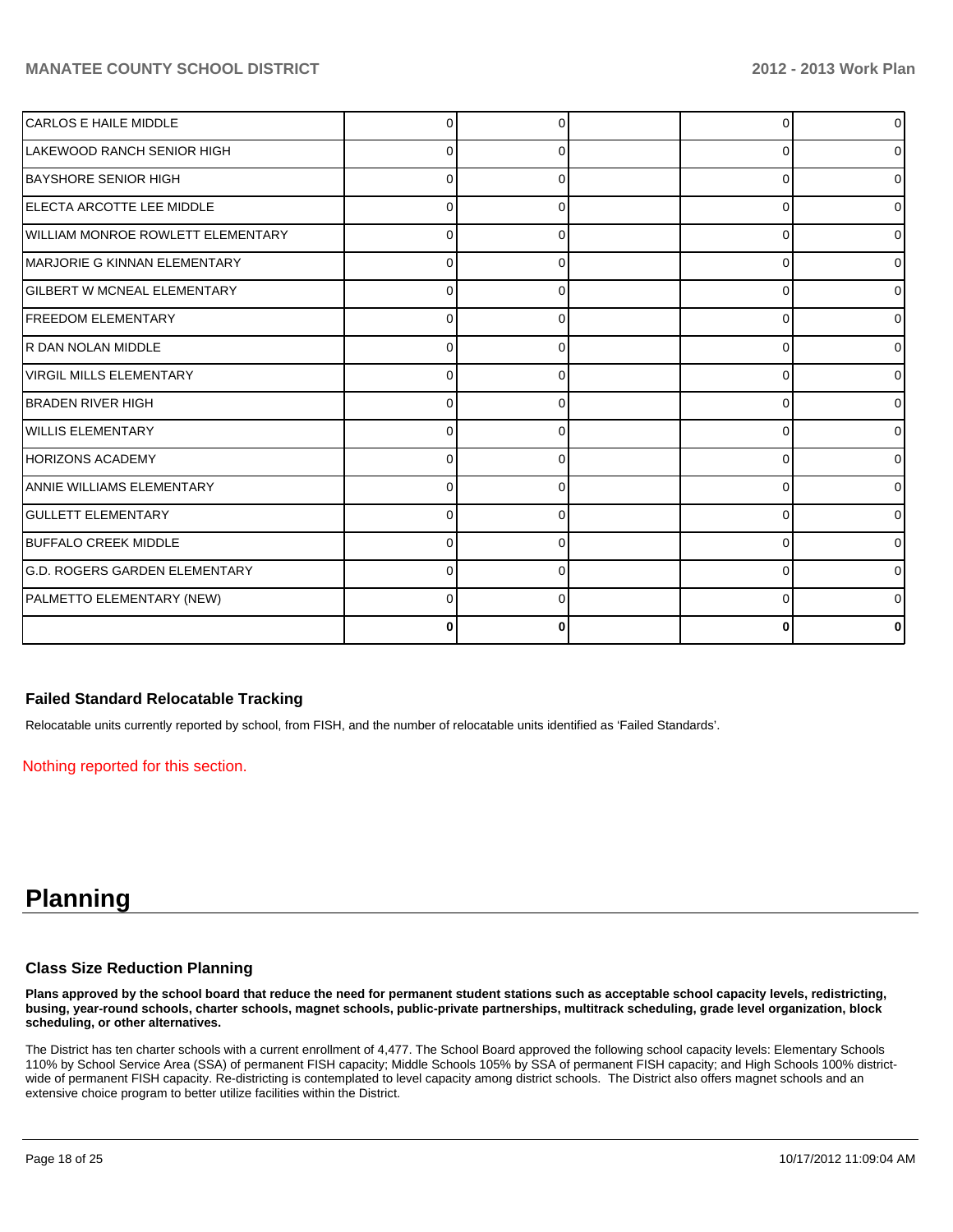### **School Closure Planning**

**Plans for the closure of any school, including plans for disposition of the facility or usage of facility space, and anticipated revenues.**

No closures are currently approved.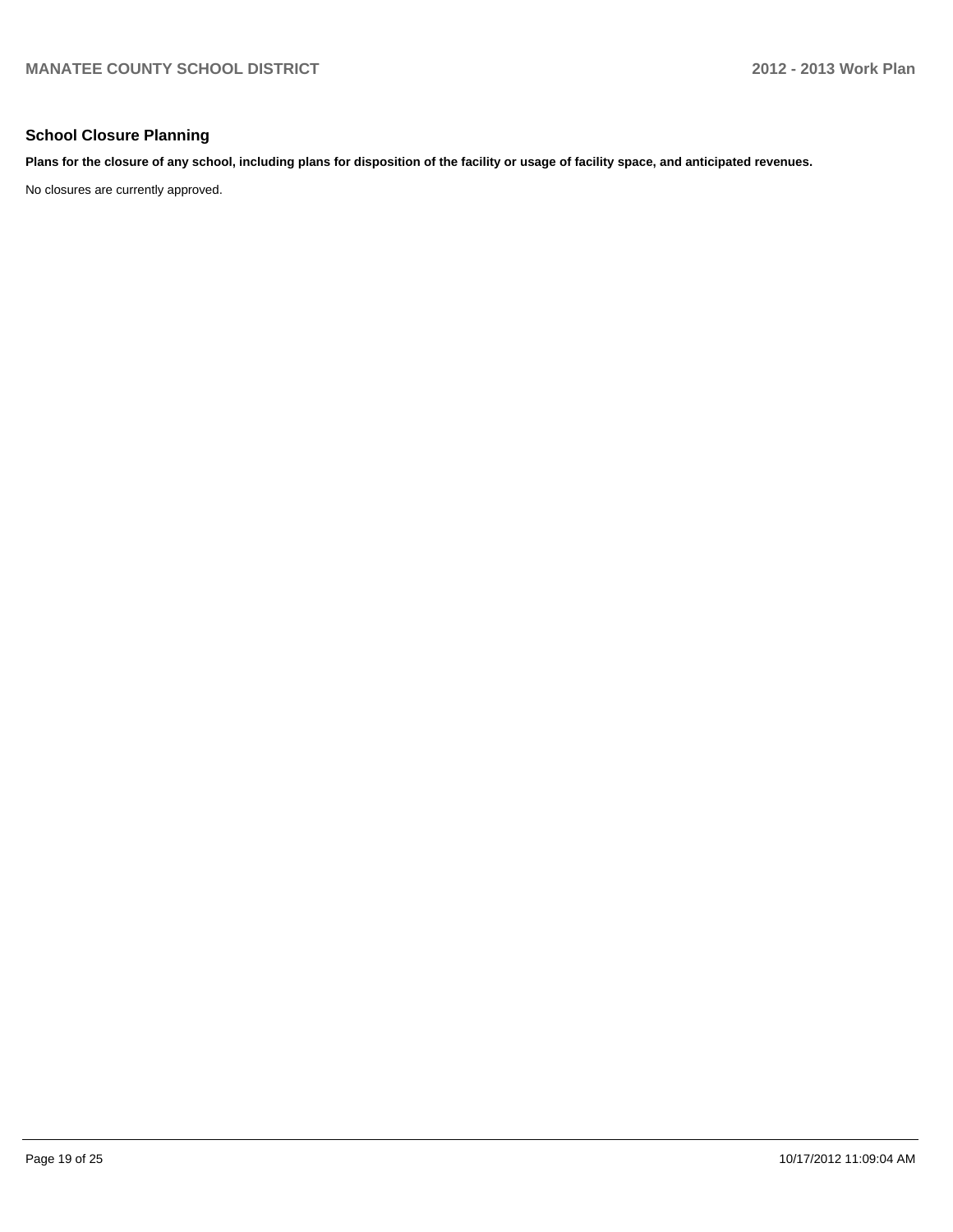Five Year Survey - Ten Year Capacity **10/17/2012** MANATEE COUNTY SCHOOL DISTRICT

**Schedule of capital outlay projects projected to ensure the availability of satisfactory student stations for the projected student enrollment in K - 12 programs for the future 5 years beyond the 5-year district facilities work program.**

No items meet the criteria.

Five Year Survey - Ten Year Infrastructure **10/17/2012** MANATEE COUNTY SCHOOL DISTRICT

**Proposed Location of Planned New, Remodeled, or New Additions to Facilities in 6 thru 10 out years (Section 28).**

Not Specified

**Plans for closure of any school, including plans for disposition of the facility or usage of facility space, and anticipated revenues in the 6 thru 10 out years (Section 29).**

Not Specified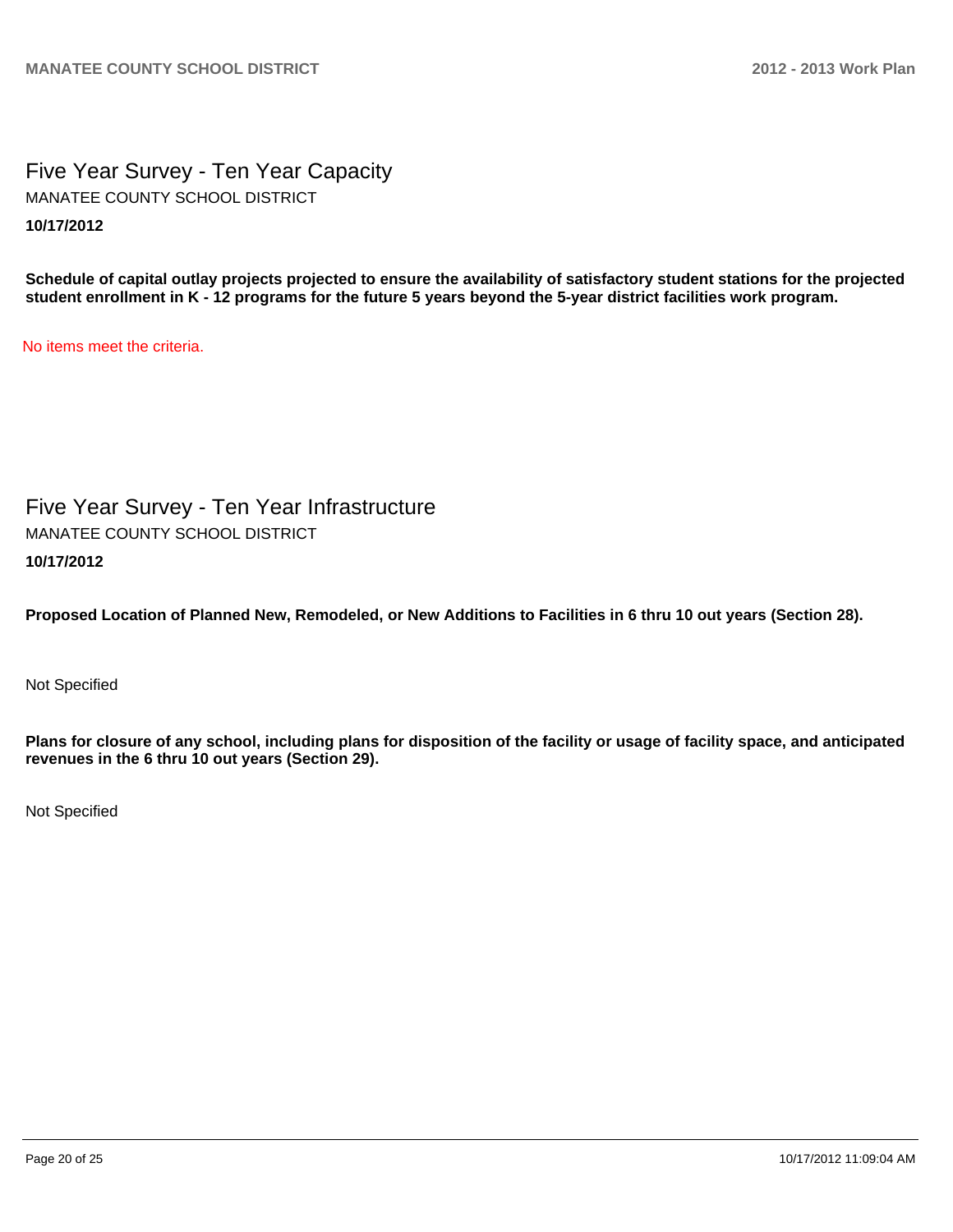# Five Year Survey - Ten Year Maintenance **10/17/2012** MANATEE COUNTY SCHOOL DISTRICT

**District projects and locations regarding the projected need for major renovation, repair, and maintenance projects within the district in years 6 - 10 beyond the projects plans detailed in the five years covered by the work plan.**

| Project        | <b>Projected Cost</b> |
|----------------|-----------------------|
| Safety to Life | \$3,000,000           |
| Roofing        | \$8,100,000           |
| <b>HVAC</b>    | \$6,250,000           |
| Improvements   | \$9,650,000           |
| Painting       | \$4,000,000           |
| Flooring       | \$4,250,000           |
| Fencing        | \$375,000             |
| Parking        | \$1,000,000           |
| Electrical     | \$750,000             |
| Fire Alarm     | \$200,000             |
| <b>CCTV</b>    | \$250,000             |
|                | \$37,825,000          |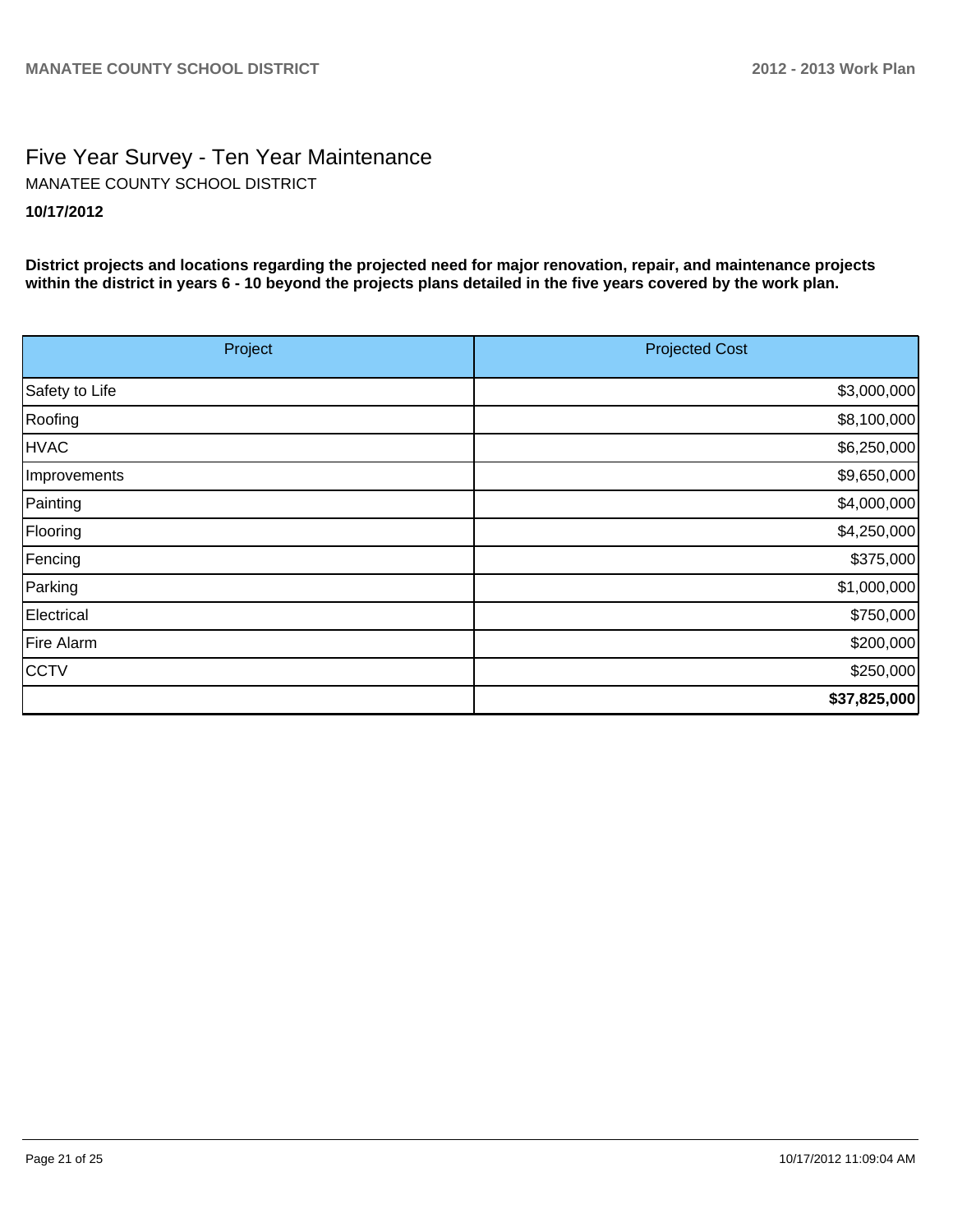## Five Year Survey - Ten Year Utilization **10/17/2012** MANATEE COUNTY SCHOOL DISTRICT

**Schedule of planned capital outlay projects identifying the standard grade groupings, capacities, and planned utilization rates of future educational facilities of the district for both permanent and relocatable facilities.**

| <b>Grade Level</b><br>Projections | <b>FISH Student</b><br><b>Stations</b> | <b>Actual FISH</b><br>Capacity | Actual<br><b>COFTE</b> | Actual<br><b>Utilization</b> | <b>Actual new</b><br>Student<br>Capacity to be<br>added/remove | Projected<br><b>COFTE</b> | Projected<br><b>Utilization</b> |
|-----------------------------------|----------------------------------------|--------------------------------|------------------------|------------------------------|----------------------------------------------------------------|---------------------------|---------------------------------|
| Elementary -<br>District Totals   | 30,094                                 | 30,094                         | 19,899.60              | 66.12 %                      |                                                                | 18,148                    | 60.30 %                         |
| IMiddle - District<br>Totals      | 11,849                                 | 10,660                         | 8,210.15               | 77.02 %                      |                                                                | 9,011                     | 84.53%                          |
| High - District<br>Totals         | 14,407                                 | 13,684                         | 10,218.35              | 74.67 %                      |                                                                | 9,956                     | 72.76 %                         |
| Other - ESE, etc                  | 2,974                                  | 3,341                          | 566.45                 | 16.95 %                      |                                                                | 500                       | 14.97 %                         |
|                                   | 59,324                                 | 57,779                         | 38,894.55              | 67.32 %                      |                                                                | 37,615                    | 65.10 %                         |

**Combination schools are included with the middle schools for student stations, capacity, COFTE and utilization purposes because these facilities all have a 90% utilization factor. Use this space to explain or define the grade groupings for combination schools.**

No comments to report.

Five Year Survey - Twenty Year Capacity MANATEE COUNTY SCHOOL DISTRICT

## **10/17/2012**

**Schedule of capital outlay projects projected to ensure the availability of satisfactory student stations for the projected student enrollment in K - 12 programs for the future 11 - 20 years beyond the 5-year district facilities work program.**

| Project   | Location, Community, Quadrant or other<br>general location | <b>Projected Cost</b> |
|-----------|------------------------------------------------------------|-----------------------|
| Middle X1 | ISSA 3                                                     | \$48,040,532]         |
|           |                                                            | \$48,040,532          |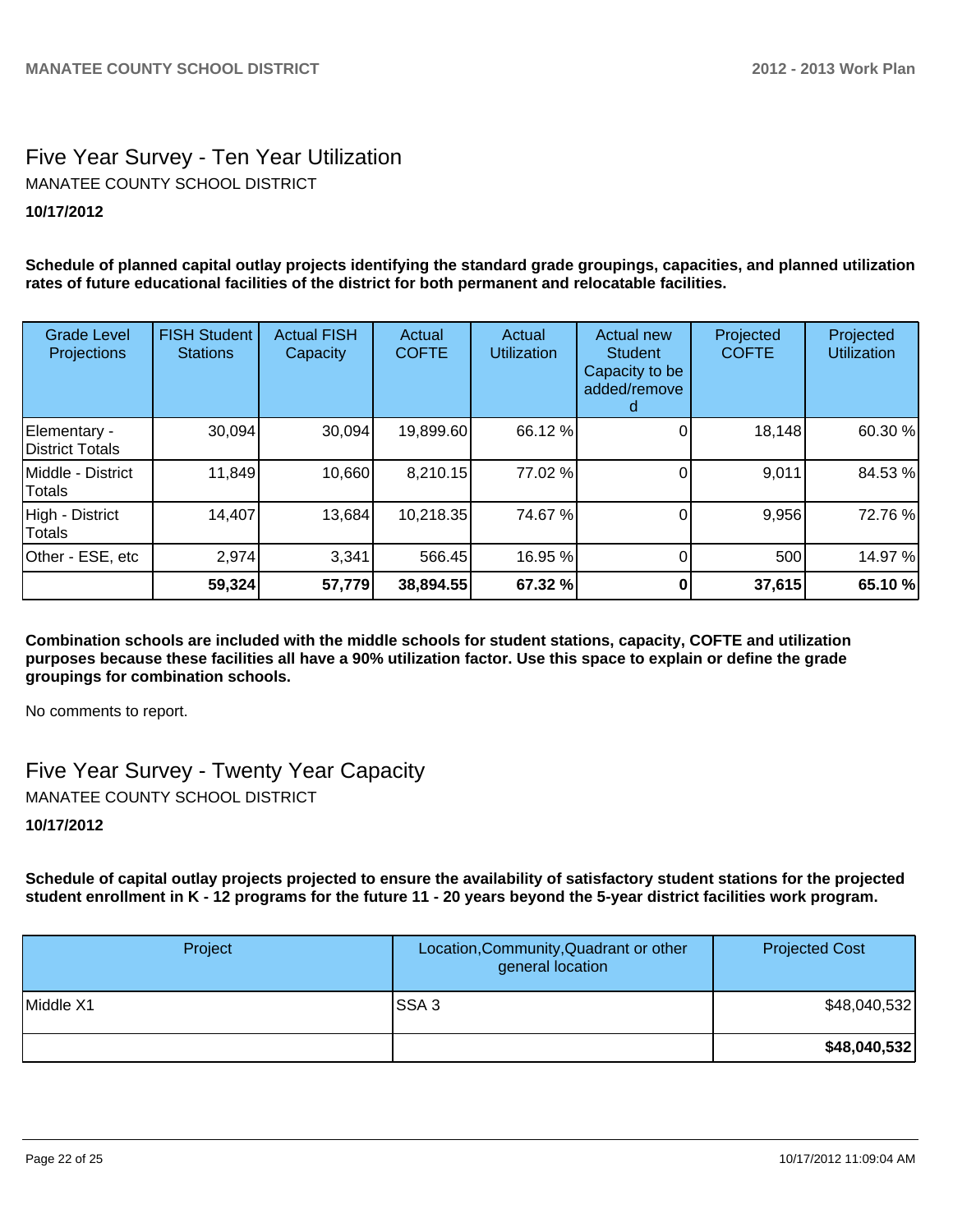Five Year Survey - Twenty Year Infrastructure **10/17/2012** MANATEE COUNTY SCHOOL DISTRICT

**Proposed Location of Planned New, Remodeled, or New Additions to Facilities in the 11 through 20 out years (Section 28).**

Middle X1 SSA 3

**Plans for closure of any school, including plans for disposition of the facility or usage of facility space, and anticipated revenues in the 11 through 20 out years (Section 29).**

NA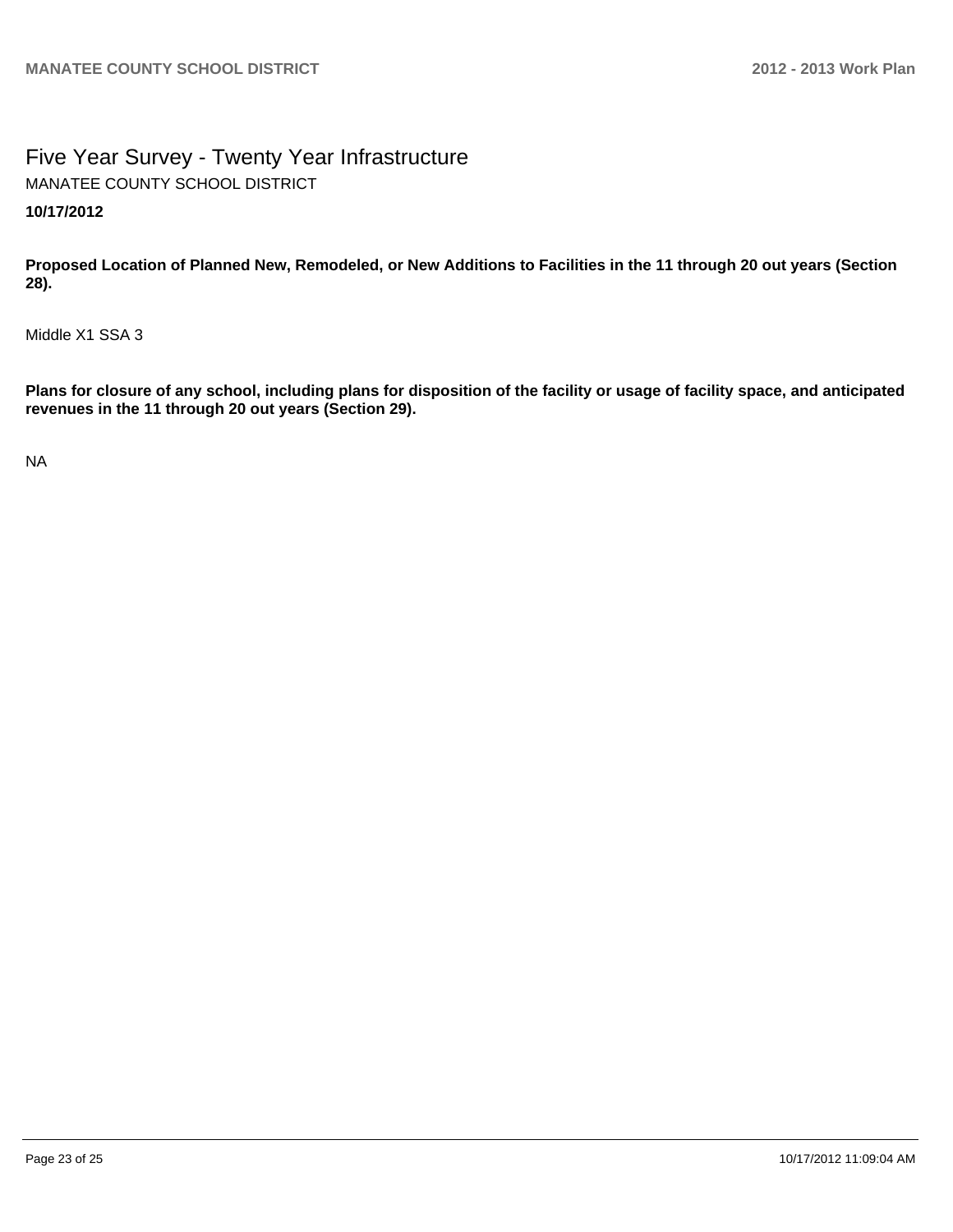# Five Year Survey - Twenty Year Maintenance **10/17/2012** MANATEE COUNTY SCHOOL DISTRICT

**District projects and locations regarding the projected need for major renovation, repair, and maintenance projects within the district in years 11 - 20 beyond the projects plans detailed in the five years covered by the work plan.**

| Project        | <b>Projected Cost</b> |
|----------------|-----------------------|
| Parking        | \$2,000,000           |
| Electrical     | \$1,500,000           |
| Fire Alarm     | \$400,000             |
| CCTV           | \$500,000             |
| Roofing        | \$16,200,000          |
| <b>HVAC</b>    | \$12,500,000          |
| Improvements   | \$19,300,000          |
| Flooring       | \$8,500,000           |
| Fencing        | \$750,000             |
| Safety to Life | \$6,000,000           |
| Painting       | \$8,000,000           |
|                | \$75,650,000          |